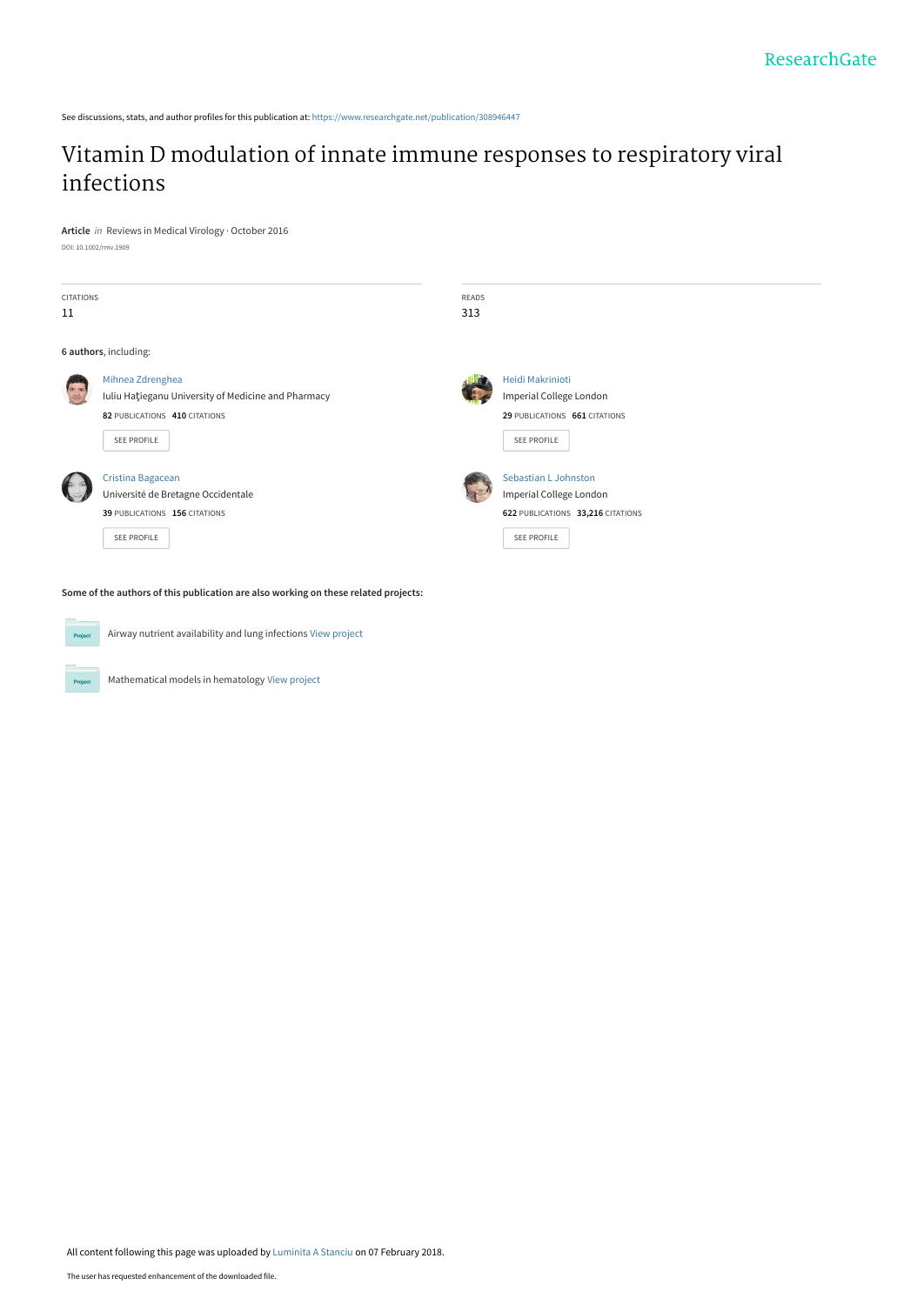## REVIEW

# Vitamin D modulation of innate immune responses to respiratory viral infections

Mihnea T. Zdrenghea<sup>1†</sup> | Heidi Makrinioti<sup>2†</sup> | Cristina Bagacean<sup>1,3</sup> | Andy Bush<sup>4†</sup> | Sebastian L. Johnston<sup>2†</sup> | Luminita A. Stanciu<sup>1,2†</sup>

 $1$  Department of Hematology, Iuliu Hatieganu University of Medicine and Pharmacy Cluj and Ion Chiricuta Oncology Institute, Cluj‐Napoca, Romania

2Airways Disease Infection Section, National Heart and Lung Institute, Imperial College London, London, UK

<sup>3</sup> Laboratory of Immunology and Immunotherapy, University Hospital Brest, France

4Department of Paediatric Respiratory Medicine, Royal Brompton Hospital and Imperial College London, London, UK

#### Correspondence

M. T. Zdrenghea, Iuliu Hatieganu University of Medicine and Pharmacy, Babeş Str. 8, 400124 Cluj‐Napoca, Romania. Email: [mzdrenghea@umfcluj.ro](mailto:mzdrenghea@umfcluj.ro)

#### **Summary**

Vitamin D, in addition to its classical functions in bone homeostasis, has a modulatory and regulatory role in multiple processes, including host defense, inflammation, immunity, and epithelial repair. Patients with respiratory disease are frequently deficient in vitamin D, implying that supplementation might provide significant benefit to these patients. Respiratory viral infections are common and are the main trigger of acute exacerbations and hospitalization in children and adults with asthma and other airways diseases. Respiratory monocytes/macrophages and epithelial cells constitutively express the vitamin D receptor. Vitamin D, acting through this receptor, may be important in protection against respiratory infections. Whether the in vitro findings can be translated into a substantial in vivo benefit still remains uncertain. Here we review the in vitro data on the role of vitamin D in antiviral innate immunity, the data concerning the deficient levels of vitamin D in lung diseases, and the in vivo role of supplementation as protection against respiratory viral infections in healthy individuals and in patients with chronic respiratory diseases. Finally, we suggest ways of improving the effectiveness of vitamin D as an adjuvant in the prevention and treatment of acute respiratory infections.

#### **KEYWORDS**

innate immunity, respiratory viruses, vitamin D

### 1 | INTRODUCTION

Respiratory infections are frequently associated with severe colds in healthy people, especially in children and senior people, and with asthma exacerbations. 1α,25‐dihydroxyvitamin D, the immunologically active form of vitamin D, through interaction with its own receptor, has the capacity to mediate epithelial cell proliferation, differentiation, and apoptosis. Furthermore, vitamin D has been shown to increase the antiviral potential of immune cells during respiratory viral infections in vitro, inducing increased expression of antimicrobial peptides, such as cathelicidin and defensin, and innate interferons, which are an important component of the airway responses against viruses.

In an era of debate on the rational use of expensive medicines, particularly in countries with limited resources, the use of vitamin D as a strategy to reduce the frequency and severity of respiratory infections needs to be seriously considered. However, the current evidence of efficacy of vitamin D in preventing viral respiratory infections is inconsistent. There is a lack of prospective cohort studies with detailed vitamin D and immune profiling of the patients studied.

In this review we attempt to unveil the pathogenic mechanisms underlying vitamin D treatment during respiratory viral infections, as introduced by several in vitro and in vivo/ex vivo models that have been published so far. More importantly, in the second part of the review, we focus on translating these findings into a clinical perspective and, through reviewing currently published randomized clinical trials and cohort studies, we aim to conclude whether vitamin D supplementation has been identified as a promising adjuvant during common cold episodes or exacerbations of asthma or whether current and future vitamin D trials are a waste of funding, as recently highlighted in BMJ. $^{1,2}$ 

For our review we have taken into consideration the recently published reviews (systematic or not) on the topic. $3-5$  Our review aims

<sup>†</sup> These authors contributed equally to this paper.

Abbreviations: 1,25(OH)<sub>2</sub>D, 1α,25-dihydroxyvitamin D; 1α(OH)ase/CYP27B1, 1α‐hydroxylase enzyme; LRTIs, lower respiratory tract infections; PBMCs, peripheral blood mononuclear cells; RTI, respiratory tract infection; TLRs, tolllike receptors; URTIs, upper respiratory tract infections; 24(OH)ase/CYP24A1, vitamin D‐24‐hydroxylase; VDR, vitamin D receptor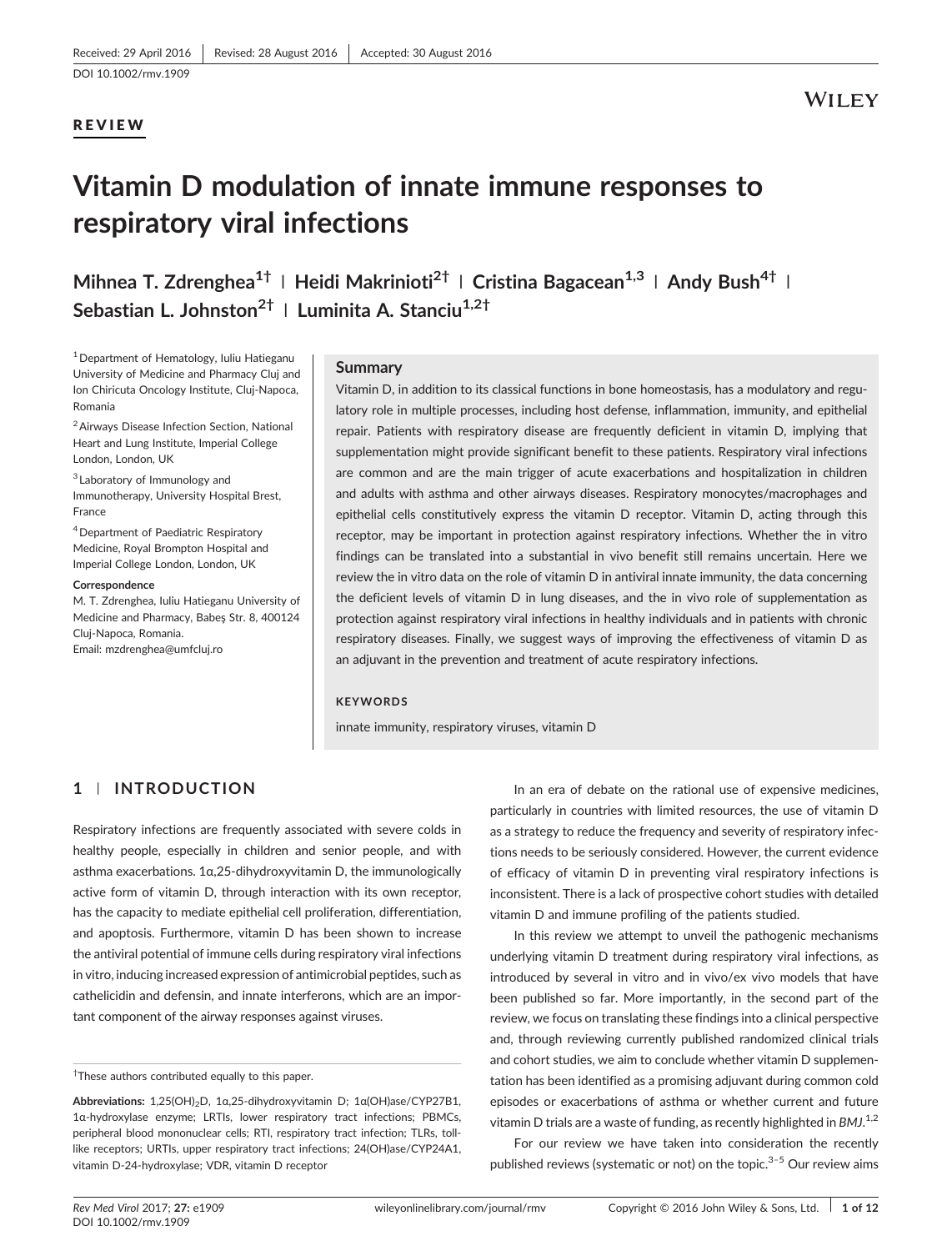# 2 of 12 X A / I I I I V CHAIRS CONTROL 2 OF 12 X A / I I I I AL.

to combine both the clinical evidence and the "in vitro" evidence regarding the functional role of vitamin D during "common cold" episodes and cold‐induced exacerbations of asthma, a subject not covered in the current reviews.

We hope that presenting the available published studies of vitamin D and respiratory viral infections, also contradictory, will help to improve the future clinical studies of efficacy of vitamin D supplementation in preventing viral infections in healthy persons and in asthma exacerbations.

## 2 | SYNTHESIS AND REGULATION OF METABOLISM OF VITAMIN D

The immunologically active form of vitamin D, 1α,25‐dihydroxyvitamin D (1,25 $[OH]_{2}$ D, calcitriol) is formed through sequential hydroxylation. Vitamin  $D_3$  (cholecalciferol) or vitamin  $D_2$  (ergocalciferol) is hydroxylated by the cytochrome P450 enzyme 25‐hydroxylase (CYP27A1), generating 25-hydroxyvitamin D (25[OH]D: 25[OH]D<sub>3</sub>, calcidiol, calcifediol, or  $25[OH]D<sub>2</sub>$ ). This form is a biologically inactive circulating metabolite but is subsequently hydroxylated intracellularly in the kidney or extrarenally, by the mitochondrial 1α‐hydroxylase enzyme  $(1a[OH]ase/CYP27B1)$  into  $1.25(OH)_2D$ , the active form of calcitriol.<sup>6</sup>

25‐hydroxyvitamin D levels are dependent on sun exposure and dietary intake of vitamin D, and serum levels are considered the most accurate marker for vitamin D status. Vitamin D levels over 20 ng/mL (50 nmol/L) are considered to be sufficient and ≤20 ng/mL (50 nmol/L) insufficient.<sup>7,8</sup> The Endocrine Society has set the lower threshold of adequate 25(OH)D levels at 30 ng/mL (75 nmol/L).<sup>9</sup> These levels are based on maintaining bone health and are suggested also for lung diseases, although the optimal levels for immune health have yet to be established.

25-hydroxyvitamin  $D_2$  binds to the carrier protein, vitamin D binding protein, with lower affinity than  $25(OH)D_3$ , which may facilitate bioavailability to immune cells such as monocytes.<sup>10</sup> Recently, it has been shown that many innate immune cells, including epithelial cells, monocytes/macrophages, and dendritic cells, can synthesize 1,25(OH) <sub>2</sub>D from 25(OH)D.<sup>6,11,12</sup> Extracellular 25(OH)D, bound to serum vitamin D binding protein, is endocytically internalized, and intracellularly synthesized  $1,25(OH)_{2}D$  will act on the nuclear vitamin D receptor (VDR).<sup>13</sup> 1 $\alpha$ , 25-dihydroxyvitamin D and its precursor 25(OH)D are catabolized by vitamin D-24-hydroxylase (24[OH]ase/CYP24A1).<sup>14</sup>

Cellular and serum concentrations of  $1,25(OH)_2D$  are regulated through a negative feedback loop.<sup>15</sup> Systemic levels of vitamin D are controlled via calcium and parathyroid hormone levels; however, local tissue production of  $1,25(OH)_2D$  is regulated by calcium-independent mechanisms, and higher levels of  $1,25(OH)_{2}D$  may be generated to activate innate immune responses.<sup>16</sup> There are data though supporting the view that intracellularly synthesized  $1,25(OH)_2D$  does not leak into the circulation and is degraded locally.

The autocrine and paracrine effects of  $1,25(OH)_2D$  are principally mediated through specific high-affinity VDR, referred to as "genomic" signaling and detected within hours of exposure to  $1,25(OH)_2D$ . 1α,25‐Dihydroxyvitamin D transactivates target gene expression by binding to the nuclear VDR, and target genes can be either upregulated or downregulated depending on the coregulatory proteins involved and the nature of the stimulus. 1α,25‐dihydroxyvitamin D has the capacity to limit its own synthesis by exerting a negative feedback on the vitamin D signaling system, $17$  decreasing CYP27B1 expression/ 1α(OH)ase transcription and also increasing CYP24A1 with an increase in 24(OH)ase catabolic function (autocrine regulation).

In addition, rapid, nongenomic actions were reported for  $1,25(OH)_2D$  via a membrane receptor-associated, rapid response, steroid‐binding protein and the nuclear VDR itself, and both membrane and nuclear receptor mediate rapid responses associated with cell proliferation, differentiation, and apoptosis. $18,19$ 

## 3 | VITAMIN D IMMUNOMODULATORY AND ANTIVIRAL ACTIVITY

In vitro studies show that vitamin D has immunomodulatory functions inhibiting cell proliferation, inducing cell differentiation and apoptosis in normal human cell types (normal human bronchial epithelial cells, monocyte‐derived macrophages), and decreasing proinflammatory cytokine production. In addition vitamin D increases antiviral protein production, suggesting an important role in antiviral protection. These functions will be discussed in turn below.

## 3.1 | Vitamin D decreases proinflammatory cytokines in the lung

1α,25‐Dihydroxyvitamin D directly modulates those cytokines that are dependent on nuclear factor κB (NF-κB) activity, in many cells including macrophages, by blocking NF‐κB p65 activation via upregulation of the NF-κB inhibitory protein lκBα.<sup>20</sup> Toll-like receptors (TLRs) are transmembrane proteins that recognize conserved molecular motifs of viral and bacterial origin and initiate innate immune responses. TLR3 recognizes viral double‐stranded RNA or synthetic double‐ stranded RNA (polyinosinic‐polycytidylic acid) and is primarily involved in defense against viruses. Vitamin D treatment has been shown to attenuate double‐stranded RNA‐TLR3–induced expression of IL‐8 in respiratory epithelial cells.<sup>12</sup>

25-hydroxyvitamin D and  $1,25(OH)_2D$  also modulate T-cell adaptive immunity, decreasing the proinflammatory type 1 cytokines (IL‐12, IFN‐γ, IL‐6, IL‐8 and tumor necrosis factor‐α) and IL‐17 and increasing anti-inflammatory type 2 cytokines (IL-4, IL-5, and IL-10)<sup>21,22</sup> and regulatory T cells,<sup>23</sup> suggesting that a balance needs to be maintained to achieve a beneficial effect.

When primary CD4<sup>+</sup> T cells from normal donors were cultured in Th17-polarizing conditions, vitamin D reduced the expression of pathogenic Th17 markers and their secretion of proinflammatory cytokines (IL‐17A and IFN‐γ) and induced an expansion of CD25hi cells and upregulated their expression of CTLA‐4 and Foxp3 regulatory markers.<sup>24</sup> Interestingly, the presence of the active form of vitamin  $D_3$ during CD8<sup>+</sup> T-cell differentiation prevented IL-4-induced conversion to Tc2 IL-13 producers.<sup>25</sup>

In patients receiving oral vitamin  $D_3$  (140 000 IU monthly) for 3 months, Tregs increased significantly.<sup>26</sup> Increased production of the suppressor cytokine IL-10 by non-CD4<sup>+</sup> non-CD8<sup>+</sup> T cells and decreased frequency of Th17 were reported in 4 healthy humans supplemented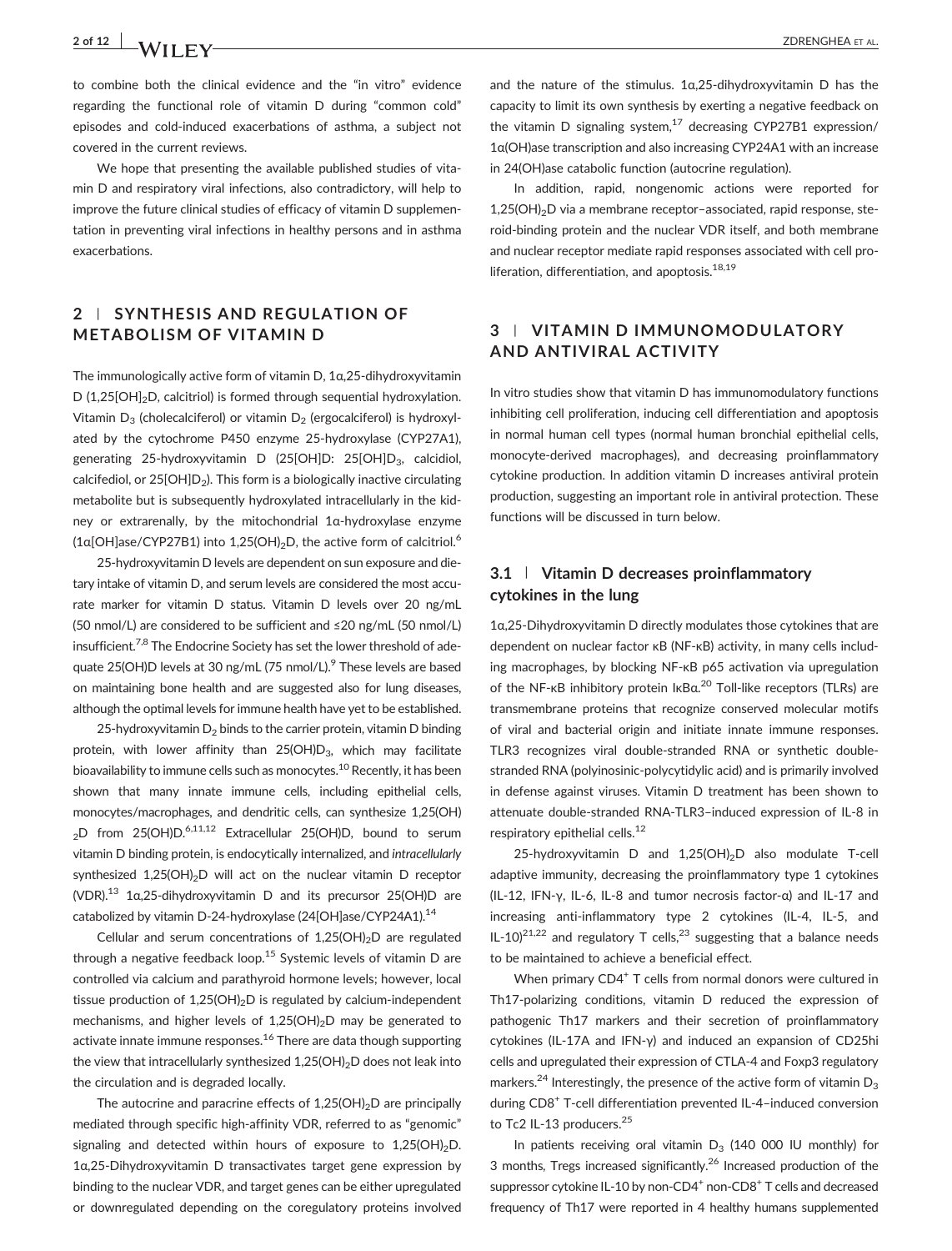with vitamin  $D_3$  at a high dose (5000 to 10 000 IU/d).<sup>27</sup> In a randomized controlled trial in vitamin D–deficient patients, high‐dose (4000 IU/d) vitamin  $D_3$  for 2 months significantly reduced CD4<sup>+</sup> T cell-nonspecific activation as compared with the low dose  $(400 \text{ IU/d})^{28}$ 

#### 3.2 | Antiviral activity

The local synthesis of vitamin D from its precursor 25(OH)D plays a crucial role in adequate local immune responses to respiratory virus infections.<sup>29</sup>

Human airway epithelial cells constitutively express VDR, high levels of activating  $1α(OH)$ ase, and low levels of inactivating 24(OH)ase.<sup>12,30</sup> Vitamin D generated by lung epithelium could lead to increased expression of antimicrobial peptides (such as cathelicidin [LL‐37] and defensin β4 [DEFB4, HBD2] in adjacent macrophages and other innate immune cells) (Figure 1).<sup>6,12,31</sup> In peripheral blood-derived cells, the highest levels of cathelicidin following treatment with 1,25(OH)<sub>2</sub>D were in macrophages, while lower levels were found in granulocyte‐macrophage colony-stimulating factor-derived dendritic cells.<sup>32</sup>

There are data available supporting the antiviral activity of cathelicidin in infections with influenza A virus and respiratory syncytial virus  $(RSV)^{12,33-35}$  by binding to virus, which leads to disruption of the virus envelope and modulation of cytokine and TLR3 responses.<sup>33</sup> Although defensin was induced by rhinovirus in primary epithelial cells, defensin showed no direct antiviral activity towards rhinovirus.36 However, defensin inhibited RSV by destabilizing the viral envelope and consequently inhibiting cellular entry.<sup>37</sup>

Although to date there are no reports that vitamin D directly affects respiratory virus load, there are in vitro studies suggesting that vitamin D could contribute to reduced inflammation and less severe disease in RSV and influenza viral infections. In one study using epithelial cells isolated from tracheobronchial mucosa by enzymatic dissociation, 1,25(OH)<sub>2</sub>D treatment induced the NF-κB inhibitor IκBα and, consequently, RSV induction of NF‐κB–driven genes—such as the antiviral IFN‐β and CXCL10—as well as antiviral IFN‐stimulated genes (ISG) (myxovirus resistance A and ISG15) was downregulated.<sup>38</sup> However, the viral RNA or protein levels and viral replication were not increased.<sup>38</sup> Similarly, in vitro treatment of the human alveolar epithelial cell line A549 with  $1,25(OH)_2D(100/30 nM)$  prior to/or after influenza A (H1N1) exposure decreased the levels of H1N1‐induced proinflammatory cytokines and VDR in both experimental conditions,

restored the increased apoptosis seen on H1N1 infection back to the constitutive level, but did not affect viral clearance.<sup>39</sup> Interestingly, antiviral IFN-β and ISG15 were decreased by 1,25(OH)<sub>2</sub>D treatment prior to influenza A exposure but were increased by  $1,25(OH)<sub>2</sub>D$  treatment after exposure,  $39$  suggesting efficacy of 1,25(OH)<sub>2</sub>D treatment during a viral infection. However, the antiviral role of vitamin D was questioned in another in vitro study, showing that vitamin D does not have a direct effect on the replication of rhinovirus.40

Overall, in vitro studies suggest that vitamin D plays a significant role in local "respiratory homeostasis" either by directly affecting the replication of respiratory viruses or by inducing the expression of antimicrobial peptides, by modulating the balance of Th1/Th2 or Tc1/Tc2 responses, and by inhibiting Th17 cytokine production.<sup>25,41</sup>

## 4 | VITAMIN D DEFICIENCY AND RESPIRATORY VIRAL INFECTIONS IN HEALTHY AND ASTHMATIC PEOPLE

Influenza A and B, parainfluenza 1 and 2, and RSV infections are all more common in the winter, and, as all are enveloped viruses, all of them may be sensitive to antimicrobial peptides, and therefore vitamin D may be importantin host defense against them. Epidemiological data have linked vitamin D deficiency to increased susceptibility to acute viral respiratory infections.42 Some of these studies suggested that the enhanced vitamin D status during summer may be linked to the reduced prevalence of viral infections as compared with the winter months when lower plasma levels of vitamin D have been reported. $43$  A proposed mechanism has been that UV‐B radiation could trigger the production of the active form of vitamin D,  $1,25(OH)_2D$ , leading to increased production of antiviral peptides such as cathelicidin and defensins.

## 5 | VITAMIN D DEFICIENCY AND RESPIRATORY VIRAL INFECTIONS IN HEALTHY PERSONS

## 5.1 | Vitamin D deficiency and respiratory infections in newborns and children

There was an inverse association between cord blood 25(OH)D levels and risk of respiratory infection and childhood wheezing<sup>44</sup>; healthy



**FIGURE 1** The antiviral pathway of vitamin D. 1α,25-dihydroxyvitamin D (1,25[OH]<sub>2</sub>D) synthesized from 25‐hydroxyvitamin D (25[OH] D), will act on vitamin D receptor (VDR) and induce the release of antiviral proteins (cathelicidin, defensins, and innate interferons) in the context of a respiratory viral infection

Cathelicidin, defensins, innate interferons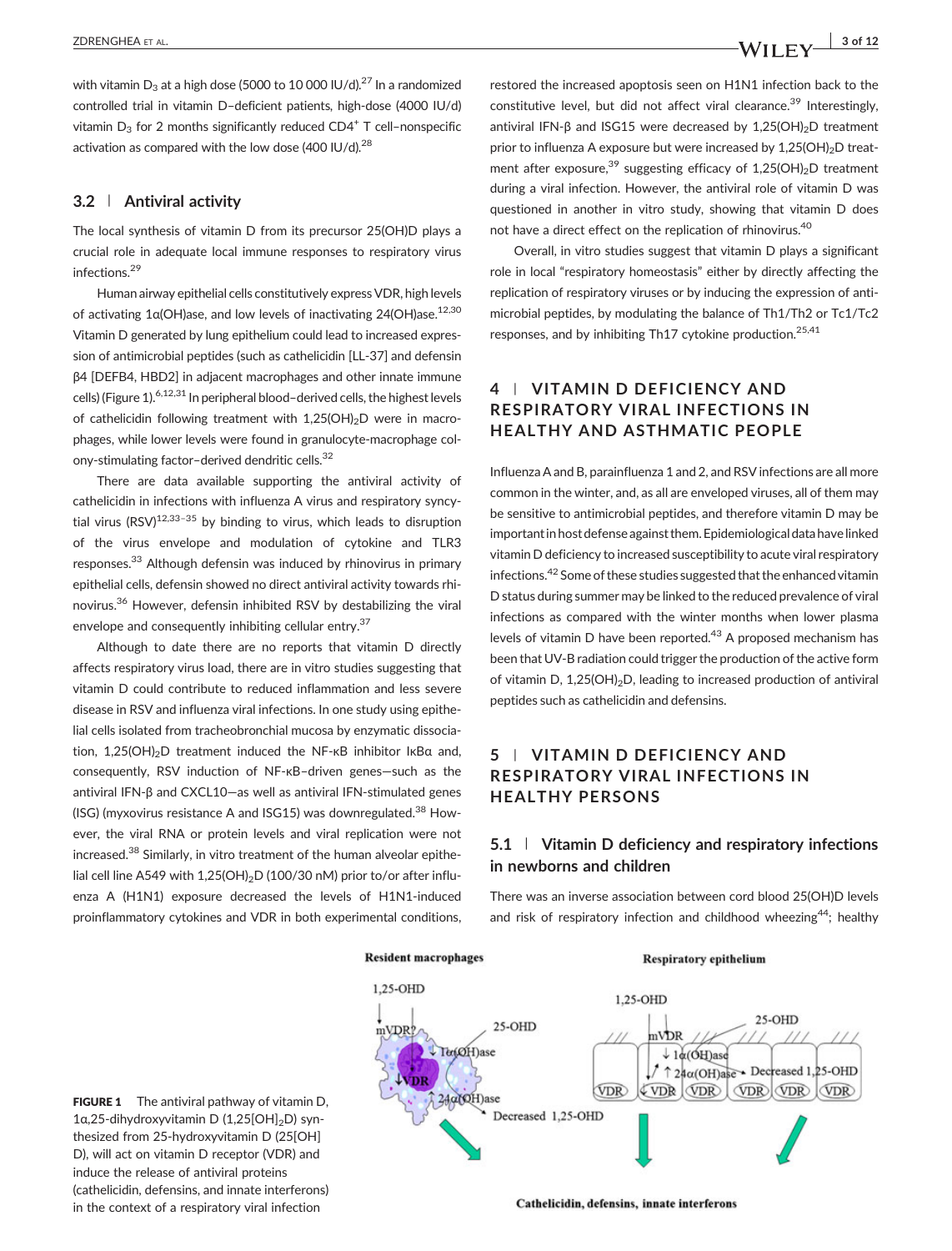# 4 of 12  $\overline{a}$  X  $\overline{a}$  X  $\overline{a}$  T  $\overline{a}$  ZDRENGHEA ET AL.

newborns with 25(OH)D <20 ng/mL in cord blood were 6 times more likely to develop RSV respiratory infection in the first year of life as compared with those with  $>30$  ng/mL 25(OH)D.<sup>45</sup> Higher maternal circulating 25(OH)D concentrations in pregnancy were independently associated with reduced risk of lower respiratory tract infections (LRTIs) in offspring in the first year of life but not with wheezing or asthma in childhood,<sup>46</sup> and higher maternal midpregnancy 25(OH)D levels were associated with a modestly reduced risk of recurrent LRTI $47$  by 36 months.

Serum 25(OH)D levels were associated with viral respiratory tract infection (RTI) in 743 children (3-15 y old)<sup>48</sup> followed between December 2008 and June 2009. A third of participants developed at least 1 viral RTI (confirmed by polymerase chain reaction in nasopharyngeal specimens). Serum 25(OH)D levels<sup>48</sup> under 75 nmol/L augmented the risk of viral RTIs by 50%, and levels <50 nmol/L by 70%.

## 5.2 | Vitamin D deficiency and respiratory infections in healthy adults

Data from a prospective cohort study over the autumn and winter of 2009‐2010 in 198 healthy adults linked the levels of 25(OH)D to the recovery time from acute RTI (infection confirmed in nasopharyngeal swabs), suggesting that concentrations of ≥38 ng/mL of 25(OH)D may be associated with a markedly quicker recovery.<sup>49</sup>

In healthy adults 45 to 47 years of age, participants in the 1958 British nationwide birth cohort, the prevalence of respiratory infections had a strong seasonal pattern, opposing the direction of the 25 (OH)D concentration pattern. Vitamin D status had a linear relationship with respiratory infections: each 10 nmol/L increase in 25(OH)D was associated with a 7% lower risk of self-reported acute respiratory infection (ARI).<sup>50</sup> These associations were confirmed in another large, nationally representative sample in the United States.<sup>42</sup> After season was adjusted for, demographic factors, and clinical data, in 14 108 participants in National Health and Nutrition Examination Survey 2001‐ 2006, 25(OH)D levels <30 ng/mL were associated with 58% higher odds of ARI compared with ≥30 ng/mL levels.<sup>42</sup>

In another report, athletes with high vitamin D levels, 25(OH) D > 120 nmol/L, had fewer upper RTIs (URTI), less total number of URTI symptom days, and lower median symptom severity scores during a 4‐month winter period than a vitamin D–deficient group with  $\leq$  30 nmol/L 25(OH)D.<sup>51</sup> The plasma cathelicidin concentration positively correlated with the plasma 25(OH)D concentration.

## 6 | VITAMIN D DEFICIENCY AND VIRAL‐ INDUCED EXACERBATIONS OF ASTHMA

Viral infections, mostly due to rhinoviruses, constitute the major cause of exacerbations of asthma.<sup>52</sup>

#### 6.1 | Mothers and babies

A protective role of high maternal serum levels of vitamin D against viral infection was supported by several human and animal studies,53–<sup>56</sup> suggesting that high serum levels of vitamin D in pregnancy might protect the infant from developing ARIs or viral‐induced wheezing episodes within the first years of life. However, other studies were unable to support these associations<sup>57</sup> or highlight any protective effect of high maternal 25(OH)D concentrations on outcomes of allergic airway disease and lung function at early adulthood.<sup>58</sup>

#### 6.2 | Asthmatic children

Several studies, principally in children, suggest that vitamin D insufficiency is associated with both asthma severity and poorer control.59–<sup>61</sup> Asthmatic children with low vitamin D levels suffer more severe exacerbations of the disease and have an increased risk of emergency department visits or hospitalizations.<sup>59,60,62</sup> There is also evidence linking vitamin D insufficiency and deficiency to an increased incidence of acute bronchiolitis. A recent systematic review and metaanalysis concluded that polymorphisms at the VDR level—which might be linked to functional vitamin D deficiency—are usually present in patients hospitalized because of severe RSV bronchiolitis, which is strongly associated with the development of wheezing and asthma later on in life.<sup>63</sup>

#### 6.3 | Adult asthmatics

Ginde et al reported that the association between low 25(OH)D level and the incidence of URTI was stronger in individuals with asthma and chronic obstructive pulmonary disease: people with deficient circulating 25(OH)D (<25 nmol/L or <10 ng/mL) always exhibited a higher risk than people with adequate circulating 25(OH)D ( $>75$  nmol/L or  $>30$  ng/mL).<sup>64</sup>

In adult asthma, 25(OH)D levels below 30 ng/mL are common especially in patients with severe and/or uncontrolled asthma, in particular in patients with a sputum eosinophil count ≥3% despite treatment with inhaled and oral corticosteroids.<sup>65,66</sup> and levels correlate significantly with impaired lung function and poor response to treatment.<sup>65</sup>

In patients with mild to severe persistent asthma, vitamin D sufficiency was significantly associated with a decreased total number of asthma exacerbations, decreased total severe asthma exacerbations, and decreased emergency room visits, suggesting that vitamin D deficiency may be linked to the risk of severe asthma exacerbations in adults.<sup>67,68</sup>

Finally, elderly asthmatics commonly exhibit a profound vitamin D deficiency or insufficiency (also mirrored in their bone health status) and have poor control of the disease.<sup>69</sup> In a recent study in the United States, the group of older adults with asthma who presented with vitamin D deficiency had an increased number of hospitalizations and increased morbidity.<sup>70</sup> However, old people also probably spent less time outside and consequently were less exposed to UV‐B radiation.

#### 7 | SUMMARY

The majority of published evidence suggests that vitamin D deficiency is associated with negative outcomes in respiratory disease. This implies that supplementation with vitamin D might have a beneficial role on both the course and the outcome of these diseases and might provide significant benefit in terms of the quality of life of these patients. From a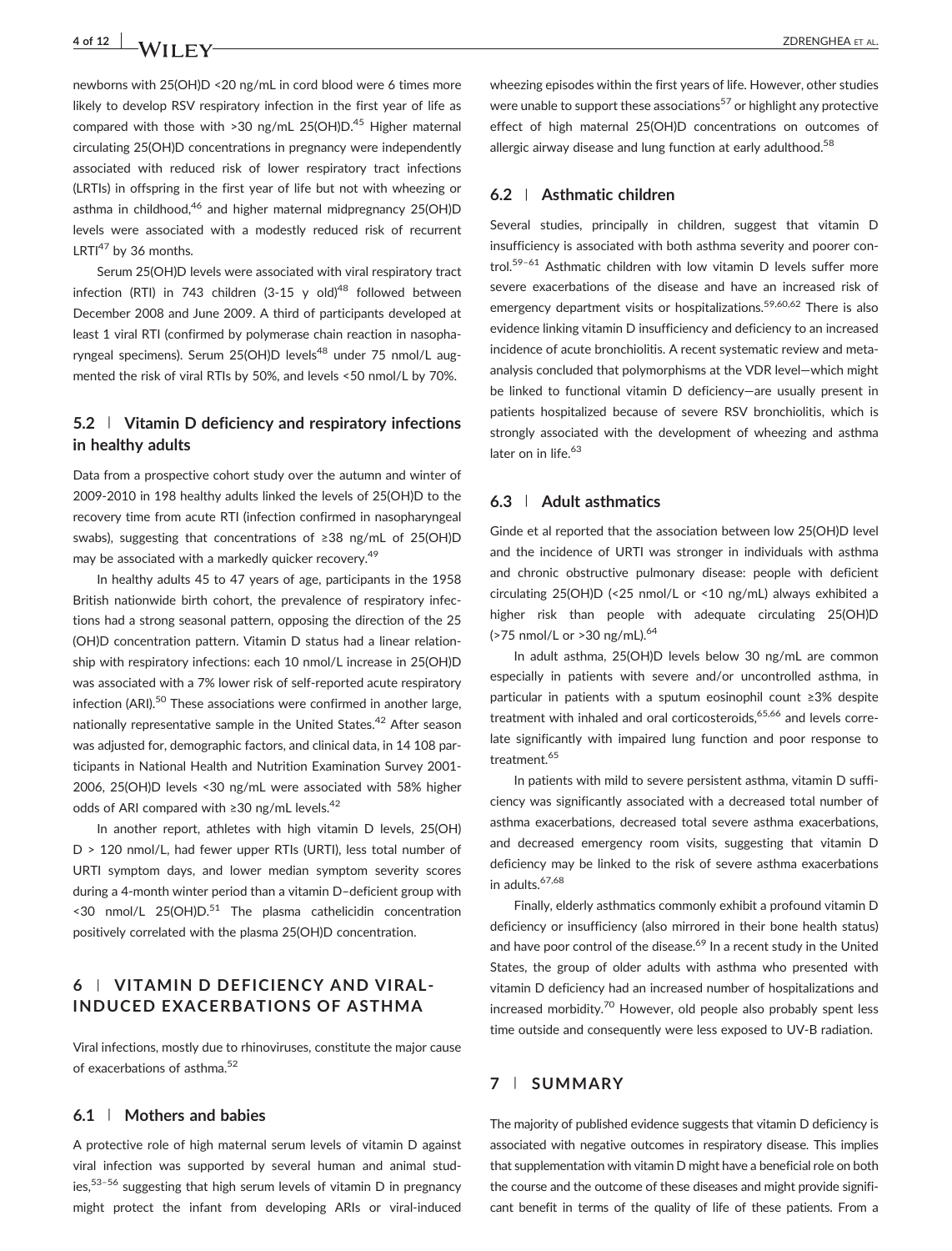recently published systematic review of randomized controlled trials, it can be concluded that, in the majority of people, daily intake of 1000 IU should result in >50 nmol/L circulating 25(OH)D levels<sup>71</sup> and that it is reasonable and safe to take approximately 1000 IU of vitamin D daily to optimize nonspecific immunity and prevent infection.<sup>72</sup>

## 8 | FORMS OF VITAMIN D SUPPLEMENTATION

The most common forms of inactive vitamin D used for supplementation are cholecalciferol/vitamin  $D_3$  and ergocalciferol/vitamin  $D_2$ . Given its longer serum half‐life, greater potency, and lower cost, in theory, cholecalciferol/vitamin  $D_3$  should be the preferred treatment for the correction of vitamin D deficiency.<sup>73,74</sup> Vitamin D<sub>3</sub> has been shown to be 87% more potent in raising and maintaining serum 25 (OH)D concentrations and to produce up to 3‐fold greater storage of vitamin D as compared with vitamin  $D_2$  in equimolar amounts.<sup>73,75</sup>

Whether cholecalciferol/vitamin  $D_3$  or ergocalciferol/vitamin  $D_2$  is equally effective in increasing and maintaining serum 25(OH)D concentration is controversial.<sup>10</sup> Studies favoring ergocalciferol reported that the ingestion of 1000 IU ergocalciferol in vitamin D–insufficient adults is effective in raising total serum concentrations of 25(OH)D and in sustaining serum concentrations of total 1,25(OH)<sub>2</sub>D.<sup>76</sup> By contrast, in another study, in only 7 healthy participants, circulating 25(OH)D was increased from 27 to 43 ng/mL with a single oral dose of ergocalciferol (100 000 IU).<sup>77</sup>

The indications for vitamin D supplementation should be based on scientific evidence. It has been shown that only 25(OH)D levels <32 ng/mL positively correlate with both baseline antimicrobial cathelicidin levels and changes in cathelicidin levels following high‐ dose ergocalciferol treatment (50 000 IU every other day for 5 d) in healthy patients.<sup>78</sup> This implies that there is evidence that vitamin D supplementation could be recommended to prevent viral infections, but the baseline serum 25(OH)D levels will be a significant indication as to whether the supplementation will be effective. The treatment of persons with high 25(OH)D levels is not beneficial and is even dangerous. The supplementation trials should include only people with low baseline levels of 25(OH)D.<sup>5,7,79-81</sup>

In addition, intermittent high‐dose vitamin D supplementation seems not to work as well as daily supplementation.<sup>82-85</sup> Bergman reported in a systematic review and a meta‐analysis of published randomized controlled trials that vitamin D has a protective effect against RTIs; specifically, when using daily doses instead of intermittent large bolus doses at long intervals (1‐3 mo) of vitamin D, a significantly better therapeutic effect is achieved.<sup>82,86</sup> When bolus vitamin D<sub>3</sub> (250 000 IU) was given once in November to young healthy adults, there was a robust increase in plasma 25(OH)D after 5 days, but after 90 days this effect was lost. $87$  Intermittent dosing with vitamin D seems also to be less effective in reducing the incidence of exacerbations of asthma despite its favorable role in preventing bone fractures. However, an intermittent dosing scheme might improve adherence and could be directly observed.

The appropriate form of vitamin D supplementation might vary between the different respiratory conditions, and indeed between supplementation for respiratory and bone disease and an evidence‐ based consensus on both the dose and the frequency needs to be reached.

## 9 | VITAMIN D SUPPLEMENTATION IN PREVENTING ARIs IN HEALTHY PEOPLE

The results from clinical trials of vitamin D supplementation in preventing and/or treating common colds in healthy subjects are inconsistent (Table 1). Values established as normal, insufficient, and deficient for circulating 25(OH)D were chosen to optimize bone health, and optimal levels of vitamin D for immune function were not considered in these studies. The majority of the studies show that maintaining serum 25(OH)D levels above 30 ng/mL (30 μg/L or 75 nmol/L) is associated with better respiratory outcomes. In some clinical trials vitamin D supplementation was not given to subjects with baseline serum 25(OH)D deficiency, and in other studies, the baseline levels of 25(OH)D were not measured. In addition, in some clinical trials the dose of vitamin D given was very low. Conversely, in some studies, intermittent, high‐dose vitamin D was given, which may be suboptimal in time and is also possibly potentially dangerous immediately after administration: a high dose of vitamin D could be immunosuppresive.<sup>28,88</sup>

## 9.1 Vitamin  $D_3$  supplementation during pregnancy and infancy

Camargo et al reported that cord blood levels of 25(OH)D >75 nmol/L have inverse associations with risk of respiratory infection and childhood wheezing.<sup>44</sup>

Vitamin  $D_3$  supplementation during pregnancy and infancy reduces primary care visits for ARIs during early childhood.<sup>89</sup> In a randomized, double‐blind, placebo‐controlled trial conducted in New Zealand, healthy pregnant women, from 27 weeks' gestation to birth, and their infants, from birth to age 6 months, were assigned to placebo or 1 of 2 doses of daily oral vitamin  $D_3$  (1000 IU/400 IU or 2000 IU/ 800 IU).<sup>89</sup> The primary care records of enrolled children were inspected to age 18 months. In comparison with the placebo group, the proportion of children making any ARI visits was significantly smaller in the higher dose, but not the lower-dose vitamin  $D_3$  group. The median number of visits per child for ARI was less in the higher‐ dose vitamin  $D_3$  group from age 6 to 18 months (placebo 4, lower dose 3, higher dose 2.5; P = .048 for higher-dose vitamin  $D_3$  versus placebo).89

A recent systematic review of correlation between in utero vitamin D exposure and childhood infection found that higher in utero vitamin D exposure lowers the risk of LRTI (pneumonia, bronchiolitis, croup, bronchitis, and/or otherwise unspecified chest infections) in young children.<sup>90</sup>

## 9.2  $\parallel$  Vitamin D<sub>3</sub> supplementation in preventing respiratory viral infections in healthy children

There are 2 studies in healthy children where preventive administration of vitamin D lowered the risk of respiratory infection.<sup>91,92</sup>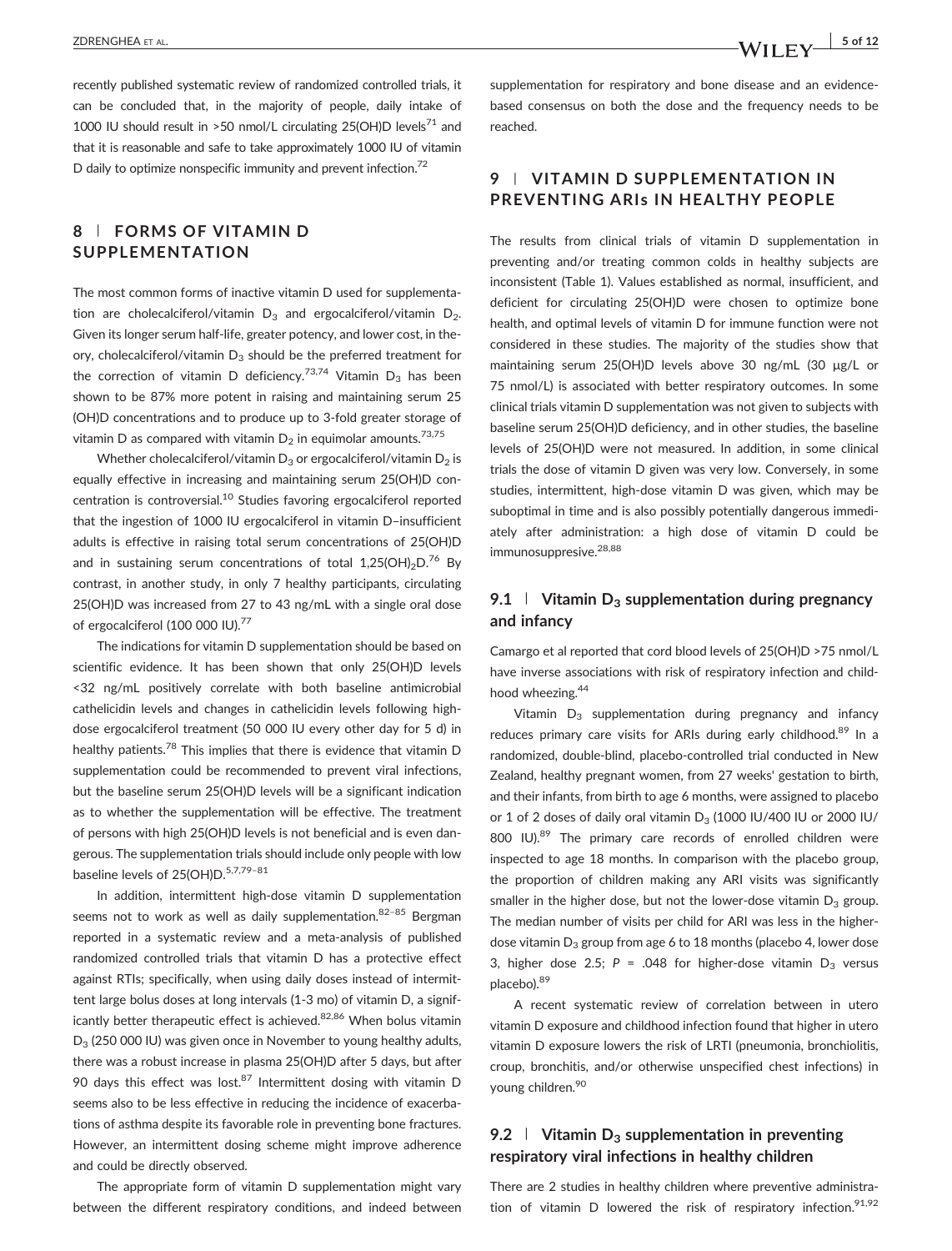| Positive study: low doses of vitamin D;<br>immune deficiency and concomitant<br>Positive study: post hoc analysis; very<br>25(OH)D levels not available; some<br>bronchiectasis; chronic obstructive<br>patients with very high bolus dose<br>over spring period only, April-June<br>patients; not only healthy persons,<br>low dose of vitamin D; short time;<br>administration (12 wk); high levels<br>25(OH)D, nearly sufficient in both<br>pulmonary disease etc); incidence<br>Negative study: levels at baseline of<br>difference between groups; study<br>retrospective study that relied on<br>self-reported symptoms; baseline<br>treated and control groups; high<br>sample size; a selected group of<br>information; single center, small<br>the patient population was very<br>Negative study: single-center self-<br>Negative study: post hoc analysis;<br>at baseline of 25(OH)D and no<br>diseases (only few participants<br>healthy, mostly ill with asthma;<br>heterogeneous with regard to<br>Positive study: patient-reported<br>baseline 25(OH)D levels not<br>reported RTIs; short time of<br>study started late in winter<br>of viral infections was not<br>Comments/Limits<br>bolus doses administered<br>(January-March)<br>of vitamin D<br>addressed<br>available<br>on antibiotics, increased vitamin<br>supplementation with vitamin D in<br>72.5 to 122.5 $nmol/L$ , $P < .001$ ;<br>subjects randomized to vitamin<br>ARI among children, ages 9-11;<br>RTI, decreased number of days<br>utilization among patients with<br>immunodeficiency or frequent<br>the decrease in ARI was seen<br>P < .001; vitamin D <sub>3</sub> reduced<br>51.5 to 133.4 nmol/L after 3<br>reduction in parent-reported<br>the symptoms and antibiotic<br>25(OH)D levels increased from<br>25(OH)D levels increased from<br>47.3 nmol/L) in the fortified<br>in children both above and<br>88.5 nmol/L in the vitamin<br>42% lower risk of laboratory-<br>below the median baseline<br>no significant difference in<br>higher 25(OH)D levels at the<br>infection in children in the<br>end of the study (17.5 vs<br>D did not protect against<br>group, $P < .0001$ ; vitamin<br>mo and remain increased,<br>significantly from 64.3 to<br>D <sub>3</sub> did not decrease the<br>D group, not in placebo<br>incidence or severity of<br>25(OH)D levels increased<br>milk treated; 50% risk<br>confirmed influenza A<br><b>Results</b><br>symptomatic RTIs<br>D levels, $P < .001$<br>vitamin D <sub>3</sub> group<br>25(OH)D levels<br>"influenza"<br>vitamin D <sub>3</sub> 2000 IU/d or placebo for 12 wk;<br>incidence and severity of RTI symptoms<br>over a 3-month period; baseline serum<br>intervention was 51.5 nmol/L ( $n = 62$ )<br>different doses of vitamin D: 2000 IU/d;<br>17.5 nmol/L and placebo 17.0 nmol/L<br>biweekly questionnaire to record the<br>2800 IU/d; 20 000 or 40 000 IU/wk;<br>100 000 IU vitamin D <sub>3</sub> , taken at 0, 2,<br>4 wk during $1$ y ( $n = 289$ ) or placebo<br>milk fortified with 300 IU/d vitamin D <sub>3</sub><br>100 000 IU/mo for a total of 18 mo;<br>placebo; baseline serum 25(OH)D in<br>1200 IU/d vitamin D <sub>3</sub> or placebo for 4<br>influenza A and B and flu-like illness<br>serum 25(OH)D in intervention was<br>participants received an initial dose of<br>determined by antigen detection in<br>and 4 mo; 100 000 IU taken every<br>4000 IU/d vitamin D <sub>3</sub> for 1 y versus<br>for 7 wk versus placebo; baseline<br>and placebo 46.9 nmol/L ( $n = 62$ )<br>200 000 IU oral vitamin D <sub>3</sub> , then<br>winter months-incidence of<br>200 000 IU 1 mo later, then<br><b>Trial Duration</b><br>25(OH)D measurement<br>nasopharyngeal swabs<br>$(n = 280)$<br>vitamin $D_3$ (n = 78) versus<br>adults (age 18-80) receiving<br>$(n = 289)$ versus placebo<br>fortified with 300 IU of<br>ör<br>ŏ<br>Mongolian schoolchildren<br>(>4 bacterial RTIs/year)<br>adults received vitamin D<br>unfortified regular milk<br>schoolchildren aged 6-15<br>daily ingestion of milk<br>adults with near-normal<br>vitamin D levels (over<br>susceptibility to RTIs<br>vitamin $D_3$ (n = 143)<br>29 ng/mL) received<br>vitamin $D_3$ (n = 167<br>vitamin $D(n = 161)$<br>immunodeficiency<br>Participants<br>placebo ( $n = 167$ )<br>(control; $n = 104$ )<br>placebo ( $n = 70$ )<br>with increased<br>patients with<br>$(n = 280)$ |                                                                                 |                                                                     | Description of the   |                  |  |
|---------------------------------------------------------------------------------------------------------------------------------------------------------------------------------------------------------------------------------------------------------------------------------------------------------------------------------------------------------------------------------------------------------------------------------------------------------------------------------------------------------------------------------------------------------------------------------------------------------------------------------------------------------------------------------------------------------------------------------------------------------------------------------------------------------------------------------------------------------------------------------------------------------------------------------------------------------------------------------------------------------------------------------------------------------------------------------------------------------------------------------------------------------------------------------------------------------------------------------------------------------------------------------------------------------------------------------------------------------------------------------------------------------------------------------------------------------------------------------------------------------------------------------------------------------------------------------------------------------------------------------------------------------------------------------------------------------------------------------------------------------------------------------------------------------------------------------------------------------------------------------------------------------------------------------------------------------------------------------------------------------------------------------------------------------------------------------------------------------------------------------------------------------------------------------------------------------------------------------------------------------------------------------------------------------------------------------------------------------------------------------------------------------------------------------------------------------------------------------------------------------------------------------------------------------------------------------------------------------------------------------------------------------------------------------------------------------------------------------------------------------------------------------------------------------------------------------------------------------------------------------------------------------------------------------------------------------------------------------------------------------------------------------------------------------------------------------------------------------------------------------------------------------------------------------------------------------------------------------------------------------------------------------------------------------------------------------------------------------------------------------------------------------------------------------------------------------------------------------------------------------------------------------------------------------------------------------------------------------------------------------------------------------------------------------------------------------------------------------------------------------------------------------------------------------------------------------------------------------------------------------------------------------------------------------------------------------------------------------------------------------------------------------------------------------------------------------------------------------------------------------------------------------------------------------------------------------------------------------------------------------------------------------------------------------------------------------------------------------------------------------------------------------------------------------|---------------------------------------------------------------------------------|---------------------------------------------------------------------|----------------------|------------------|--|
|                                                                                                                                                                                                                                                                                                                                                                                                                                                                                                                                                                                                                                                                                                                                                                                                                                                                                                                                                                                                                                                                                                                                                                                                                                                                                                                                                                                                                                                                                                                                                                                                                                                                                                                                                                                                                                                                                                                                                                                                                                                                                                                                                                                                                                                                                                                                                                                                                                                                                                                                                                                                                                                                                                                                                                                                                                                                                                                                                                                                                                                                                                                                                                                                                                                                                                                                                                                                                                                                                                                                                                                                                                                                                                                                                                                                                                                                                                                                                                                                                                                                                                                                                                                                                                                                                                                                                                                                                                 | Type of Study                                                                   |                                                                     | Study: Dose (IU) and | Posted/Published |  |
|                                                                                                                                                                                                                                                                                                                                                                                                                                                                                                                                                                                                                                                                                                                                                                                                                                                                                                                                                                                                                                                                                                                                                                                                                                                                                                                                                                                                                                                                                                                                                                                                                                                                                                                                                                                                                                                                                                                                                                                                                                                                                                                                                                                                                                                                                                                                                                                                                                                                                                                                                                                                                                                                                                                                                                                                                                                                                                                                                                                                                                                                                                                                                                                                                                                                                                                                                                                                                                                                                                                                                                                                                                                                                                                                                                                                                                                                                                                                                                                                                                                                                                                                                                                                                                                                                                                                                                                                                                 | blinded multicenter<br>controlled double-<br>randomized placebo-<br>study       |                                                                     |                      |                  |  |
|                                                                                                                                                                                                                                                                                                                                                                                                                                                                                                                                                                                                                                                                                                                                                                                                                                                                                                                                                                                                                                                                                                                                                                                                                                                                                                                                                                                                                                                                                                                                                                                                                                                                                                                                                                                                                                                                                                                                                                                                                                                                                                                                                                                                                                                                                                                                                                                                                                                                                                                                                                                                                                                                                                                                                                                                                                                                                                                                                                                                                                                                                                                                                                                                                                                                                                                                                                                                                                                                                                                                                                                                                                                                                                                                                                                                                                                                                                                                                                                                                                                                                                                                                                                                                                                                                                                                                                                                                                 | blinded multicenter<br>randomized placebo-<br>controlled double-<br>study       |                                                                     |                      |                  |  |
|                                                                                                                                                                                                                                                                                                                                                                                                                                                                                                                                                                                                                                                                                                                                                                                                                                                                                                                                                                                                                                                                                                                                                                                                                                                                                                                                                                                                                                                                                                                                                                                                                                                                                                                                                                                                                                                                                                                                                                                                                                                                                                                                                                                                                                                                                                                                                                                                                                                                                                                                                                                                                                                                                                                                                                                                                                                                                                                                                                                                                                                                                                                                                                                                                                                                                                                                                                                                                                                                                                                                                                                                                                                                                                                                                                                                                                                                                                                                                                                                                                                                                                                                                                                                                                                                                                                                                                                                                                 | randomized placebo-<br>controlled double-<br>blinded single-<br>center study    |                                                                     |                      |                  |  |
|                                                                                                                                                                                                                                                                                                                                                                                                                                                                                                                                                                                                                                                                                                                                                                                                                                                                                                                                                                                                                                                                                                                                                                                                                                                                                                                                                                                                                                                                                                                                                                                                                                                                                                                                                                                                                                                                                                                                                                                                                                                                                                                                                                                                                                                                                                                                                                                                                                                                                                                                                                                                                                                                                                                                                                                                                                                                                                                                                                                                                                                                                                                                                                                                                                                                                                                                                                                                                                                                                                                                                                                                                                                                                                                                                                                                                                                                                                                                                                                                                                                                                                                                                                                                                                                                                                                                                                                                                                 | randomized, placebo-<br>controlled, double-<br>blinded, single-<br>center study |                                                                     |                      |                  |  |
|                                                                                                                                                                                                                                                                                                                                                                                                                                                                                                                                                                                                                                                                                                                                                                                                                                                                                                                                                                                                                                                                                                                                                                                                                                                                                                                                                                                                                                                                                                                                                                                                                                                                                                                                                                                                                                                                                                                                                                                                                                                                                                                                                                                                                                                                                                                                                                                                                                                                                                                                                                                                                                                                                                                                                                                                                                                                                                                                                                                                                                                                                                                                                                                                                                                                                                                                                                                                                                                                                                                                                                                                                                                                                                                                                                                                                                                                                                                                                                                                                                                                                                                                                                                                                                                                                                                                                                                                                                 | randomized, placebo-<br>interventional<br>study                                 | blinded, multicenter<br>controlled, double-                         |                      |                  |  |
|                                                                                                                                                                                                                                                                                                                                                                                                                                                                                                                                                                                                                                                                                                                                                                                                                                                                                                                                                                                                                                                                                                                                                                                                                                                                                                                                                                                                                                                                                                                                                                                                                                                                                                                                                                                                                                                                                                                                                                                                                                                                                                                                                                                                                                                                                                                                                                                                                                                                                                                                                                                                                                                                                                                                                                                                                                                                                                                                                                                                                                                                                                                                                                                                                                                                                                                                                                                                                                                                                                                                                                                                                                                                                                                                                                                                                                                                                                                                                                                                                                                                                                                                                                                                                                                                                                                                                                                                                                 | study                                                                           | blinded, multicenter<br>randomized, placebo-<br>controlled, double- |                      |                  |  |

TABLE 1 Selective clinical trials investigating the protective role of vitamin D during an acute respiratory infection in healthy individuals TABLE 1 Selective clinical trials investigating the protective role of vitamin D during an acute respiratory infection in healthy individuals

 $rac{6 \text{ of } 12 \text{ }}{W1 \text{ L EY}}$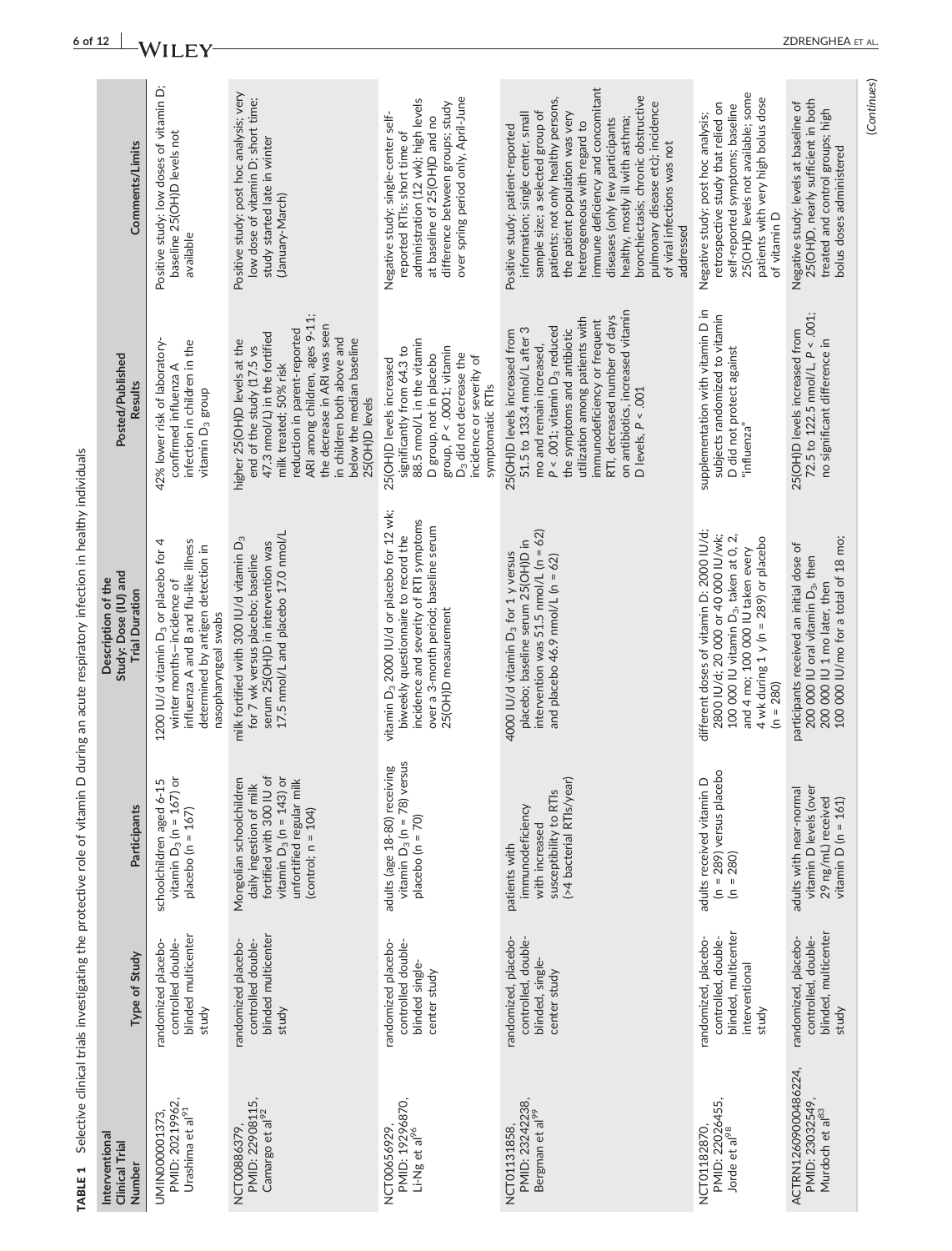|                                                                                                                                                                                                     | administration; 10% of subject<br>Positive study: short time of<br>with asthma                                                                                          | Negative study: mixture of sheltered<br>carers subjects; mixed ethnicity;<br>high bolus doses of vitamin D <sub>3</sub><br>accommodation residents and                                                                   |                                                                                                                                                                           |
|-----------------------------------------------------------------------------------------------------------------------------------------------------------------------------------------------------|-------------------------------------------------------------------------------------------------------------------------------------------------------------------------|--------------------------------------------------------------------------------------------------------------------------------------------------------------------------------------------------------------------------|---------------------------------------------------------------------------------------------------------------------------------------------------------------------------|
| confirmed number of upper RTIs<br>reported or laboratory-                                                                                                                                           | supplementation with vitamin D<br>was associated with 46% risk<br>confirmed viral RTIs and may<br>reduce the risk of clinical<br>reduction of laboratory-<br>infections | 25(OH)D levels increased, 42.4 to<br>RTI, but with increased risk and<br>85.3 nmol/L; supplementation<br>associated with a decrease in<br>with vitamin D was not<br>duration of URI                                      |                                                                                                                                                                           |
| PCR of nasopharyngeal swabs for viruses<br>baseline serum 25(OH)D in intervention<br>the number, duration, severity of RTIs;<br>70.0 nmol/L; questionnaire to record<br>was 72.5 nmol/L and placebo | a weekly dose of 10 000 IU of vitamin D <sub>3</sub><br>(oral capsule) for around 2 mo                                                                                  | residents: daily dose of 400 IU + 6 times $(X)$<br>bolus of 96 000 IU every 2 mo vitamin D <sub>3</sub> ;<br>2 mo vitamin D <sub>3</sub> versus placebo over a<br>carers: 6 X bolus of 120 000 IU every<br>period of 1 y | Abbreviations: 25(OH)D, 25-hydroxyvitamin D; ARI, acute respiratory infection; PCR, polymerase chain reaction; PMID, PubMed identifier; RTI, respiratory tract infection. |
| versus placebo<br>$(n = 161)$                                                                                                                                                                       | older received vitamin<br>students 17 y of age or<br>$D (n = 70)$ versus<br>placebo ( $n = 80$ )                                                                        | sheltered accommodation<br>sheltered and 24 carers<br>control participants: 79<br>and 22 carers, versus<br>active treatments: 137;<br>participants: 115                                                                  |                                                                                                                                                                           |
|                                                                                                                                                                                                     | randomized, placebo-<br>controlled trial                                                                                                                                | randomized, placebo-<br>controlled, double-<br>blinded study                                                                                                                                                             |                                                                                                                                                                           |
|                                                                                                                                                                                                     | PMID: 24885201,<br>Goodall et al <sup>100</sup><br>NCT01158560.                                                                                                         | PMID: 26063508<br>Martineau et al <sup>84</sup><br>NCT01069874                                                                                                                                                           |                                                                                                                                                                           |

 $WILEY$ <sup> $7 of 12$ </sup>

Influenza A occurred in 10.8% of a group of 167 schoolchildren receiving 1200 IU/d vitamin  $D_3$ . This was significantly lower than the placebo group where over 18.6% of children were infected. $91$ 

In a recent systematic review of vitamin D supplementation to prevent ARI (influenza and pneumonia) in healthy kids, Xiao et al<sup>93</sup> found that from 4 clinical trials<sup>91,92,94,95</sup> only in Urashima's study. where the risk of viral infection was lowered, was the vitamin D supplementation<sup>91</sup> 1200 IU/d. In 2 studies, where vitamin D supplementation was at a low dose or administered as a 3‐monthly bolus of 100 000 IU, the ARIs were not reduced in healthy children.  $94,95$ 

## 9.3  $\parallel$  Vitamin D<sub>3</sub> supplementation in preventing respiratory viral infections in healthy adults

In contrast, the majority of vitamin D supplementation studies in adults reported negative results.

Vitamin D supplementation had no effect in healthy persons with self-reported upper respiratory infection (URI).<sup>83,96</sup> In a 3-month prospective placebo-controlled trial of vitamin  $D_3$  supplementation, a dose of 2000 IU/d of cholecalciferol in ambulatory adults decreased neither the incidence nor the severity of symptomatic URTI during winter.<sup>96,97</sup> A lack of effect was also seen in a study in New Zealand with over 29 ng/mL mean baseline 25(OH)D level of participants.<sup>83</sup> Vitamin D supplementation (vitamin D 3, 200000 IU, then 200000 IU 1 mo later, then 100 000 IU monthly thereafter for a total of 18 mo) resulted in an increase in serum 25(OH)D levels that were maintained at greater than 48 ng/mL throughout the study, but there was no difference in the incidence of URTI of sufficient severity to bring them to medical attention. However, both vitamin D –treated and placebo groups had serum levels of 25(OH)D above deficiency and similar at baseline: 64.3 nmol/L in the vitamin D group versus 63.0 nmol/L in the placebo group<sup>96</sup> and 72 nmol/L in the vitamin D group versus 70 nmol/L in the placebo group.<sup>83</sup>

In another report, in 569 subjects from 10 different placebo ‐controlled clinical trials of vitamin D supplementation, of whom 289 received vitamin D (1111-6800 IU/d) and 280 received placebo, 98 influenza ‐like disease did not differ, although the duration of illness was significantly longer among those in the vitamin D group. The results do not support the hypothesis that high doses of vitamin D supplementation will have a pronounced effect on influenza ‐like disease in populations not having a high influenza risk.<sup>98</sup>

Bergman, in a study in adult patients with antibody deficiency or frequent RTI, reported that 4000 IU/d cholecalciferol reduced symptoms and antibiotic utilization.<sup>99</sup>

In university students who completed weekly electronic surveys and submitted self-collected midturbinate nasal swabs, vitamin D<sub>3</sub> supplementation at doses of 10 000 IU/wk significantly reduced the risk of URTI, with a significantly lower mean viral load.<sup>100</sup> Clinical URTI were reported in 23.3% of a group of 70 participants receiving vitamin  $D_3$  as compared with 26.7% of 80 participants receiving placebo.

In a clinical trial of intermittent high-dose vitamin  $D_3$  versus lowdose vitamin  $D_3$  supplementation for ARI prevention in residents of sheltered ‐accommodation housing blocks and their carers in London, United Kingdom, the addition of intermittent bolus dose vitamin  $D_3$ supplementation to a daily low-dose regimen did not influence risk of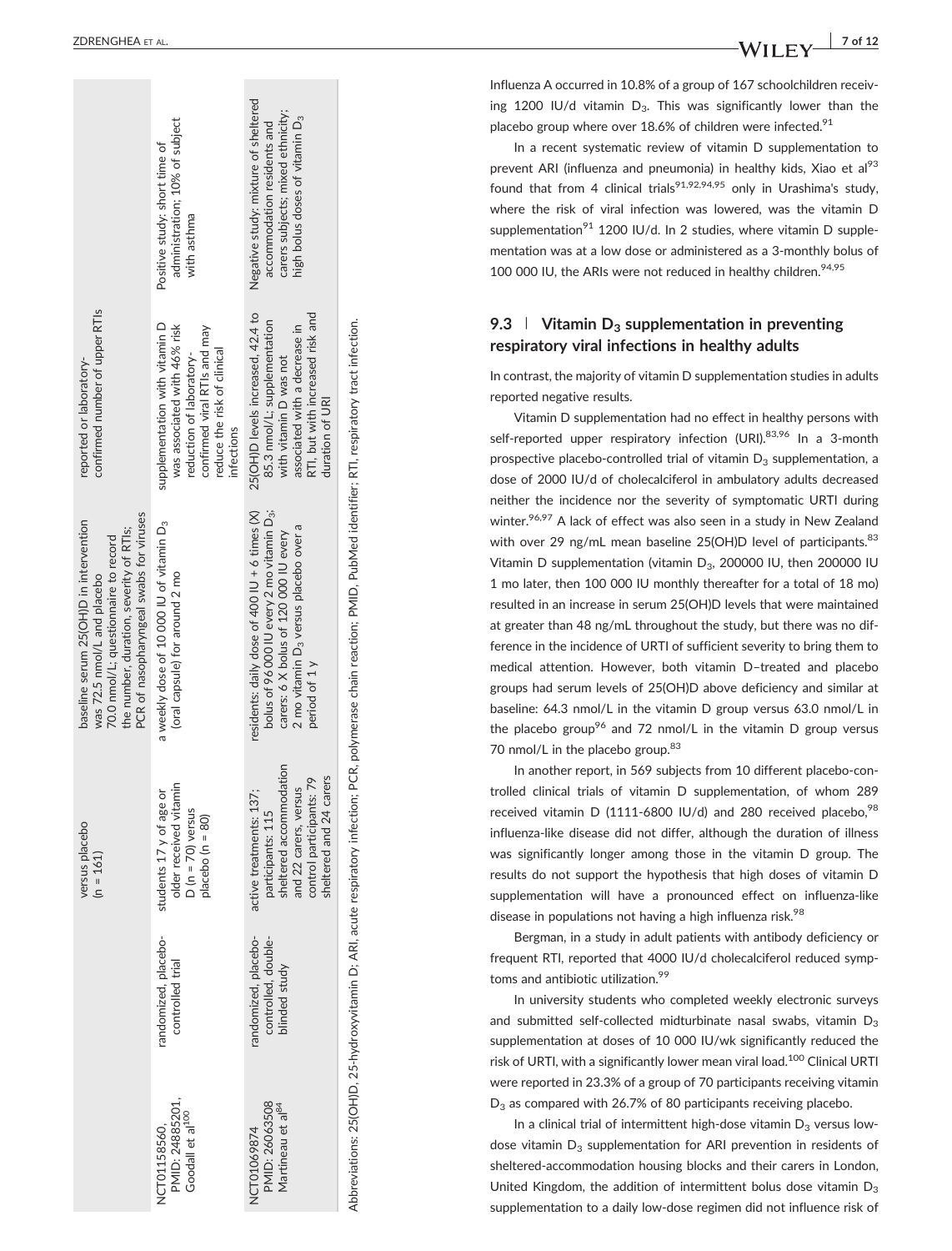# 8 of 12 X A / I I I I V CHARGE ALL 2DRENGHEA ET AL.

ARI in older adults and their carers but on the contrary was associated with increased risk and duration of URIs.<sup>84</sup> Inadequate vitamin D status was common at baseline: 220 of 240 (92%) participants had serum 25(OH)D concentration <75 nmol/L. The active intervention did not influence time to first ARI. In fact, when URI and lower respiratory infections were analyzed separately, allocation to the active intervention was associated with increased risk of URI and increased duration of URI symptoms, but not with altered risk or duration of lower respiratory infection.

Simpson et al reported that a protective vitamin D effect (20 000 IU/wk cholecalciferol 17 wk during winter) towards acute infections (respiratory, gastrointestinal, urinary tract, eye, ear, skin, and cold sore infections) could only be observed in the subgroup of healthy adults with initial 25(OH)D levels <40 nmol/L (n = 4 of 34 healthy adults). $101$  No microbiological verification of symptoms was available.

## 10 | VITAMIN D SUPPLEMENTATION IN PREVENTING RESPIRATORY INFECTION IN PATIENTS WITH ASTHMA

Although epidemiological studies have revealed a strong association between lower vitamin D levels and increased asthma exacerbations, suggesting that these patients would benefit from vitamin D supplementation, there are few studies that show efficacy of vitamin D supplementation. Several studies used a high dose of vitamin D and intermittent administration as bolus dose, whose efficacy is questioned.102–<sup>104</sup>

A cause of inefficacy of vitamin D in preventing viral infection in allergic asthma could be the characteristic high levels of type 2 cytokine IL‐4 and IL‐13, which could initiate the catabolism of vitamin D, affect VDR levels, induce type 1 to type 2 conversion of T cells.25,105–<sup>108</sup>

## 10.1 | Vitamin D supplementation in pregnant women in preventing wheezing in offspring

Vitamin D supplementation of pregnant women did not protect the offspring from developing recurrent wheezing episodes or physician diagnosed asthma later in life.<sup>109,110</sup>

In a double‐blind, placebo‐controlled trial conducted in India, 230 mother‐newborn pairs were randomized to receive, monthly for 9 months, a high dose of cholecalciferol (3000 μg = 120 000 IU) for the mother (group A) or 10  $\mu$ g = 400 IU/d for the infant (group B) or double placebo (group C).<sup>104</sup> At 3.5 months, infants' median 25(OH)D was lower in placebo group C (45.3 nmol/L) than in group A (60.8 nmol/L) or B (61.3 nmol/L). There were no significant differences between groups in respiratory infections (we do not know how respiratory infections were diagnosed) over 9 months. There are no results concerning the differences between baseline and 3.5 months.

In 2 recent well-designed clinical trials, vitamin D supplementation did not decrease significantly the incidence of RTIs. $111,112$  In a multiracial cohort of pregnant women at high risk of having a child with asthma, the supplementation with vitamin D at doses of 4400 IU/d, although significantly increased vitamin D levels, did not significantly decrease the incidence of LRTI and recurrent wheezing in their children at age 3 years as compared with a group taking only 400 IU/d vitamin  $D^{111}$  However, the authors recognized that the studies may have been underpowered and short in time. The high risk of having a child with asthma means that the group was not homogenous: the mother or the father has a range of very different diseases such as asthma (not specified if allergic or nonallergic), eczema, and allergic rhinitis. Other causes for a negative study results could be that the group was multiracial and the dose of vitamin D was too small.

Another study found that supplementation with 2800 vs 400 IU/d of vitamin D during the third trimester of pregnancy did not result in a statistically significant reduced risk of persistent wheezing in the offspring through 3 years of age.<sup>112</sup> Vitamin D supplementation did not influence the number of URTI (episodes of common cold, acute tonsillitis, croup, and acute otitis media) or LRTI (pneumonia and bronchiolitis). The authors admitted a reduced statistical power of the study and that the vitamin D supplementation doses may have been too low. In addition, the authors commented that they may have begun supplementation too late (only 81% of the women had serum vitamin D above 30 ng/mL after the intervention). Finally, the study did not include postnatal supplementation of the children, which could have induced an additive effect if the effects of maternal supplementation declined postnatally.

## 10.2 | Vitamin D supplementation in preventing asthma exacerbations in children

Episodes of airway obstruction with wheezing, which are mostly triggered by viral infection in the first 3 years of life, although transient, are a major cause of morbidity, and hospitalization rates are high.<sup>113,114</sup>

In 2 randomized, placebo‐controlled double‐blind multicenter studies in children, vitamin D supplementation reduced ARI and asthma attacks in children with vitamin D deficiency.<sup>91,93,94</sup> In school-aged children, vitamin  $D_3$  supplementation at 1200 IU/d reduced the incidence of symptomatic influenza A infections during the influenza season and reduced the number of asthma attacks. $91$ 

## 10.3 | Vitamin D supplementation in preventing asthma exacerbations in adults

In a recent trial (Vitamin D Add‐on Therapy Enhances Corticosteroid Responsiveness in Asthma) that assessed the effect of vitamin D supplementation to adults with persistent asthma with vitamin D deficiency (serum 25[OH]D < 30 ng/mL), vitamin  $D_3$  (100 000 IU once, then 4000 IU/d for 28 wk) did not reduce asthma exacerbations.<sup>102</sup> However, the trial was underpowered, and when analyses were limited to those that achieved a sufficient level of vitamin D (30 ng/mL or greater), an effect was seen for decreasing the overall number of asthma exacerbations.115

In another study, a bolus dose of vitamin  $D_3$  supplementation did not influence time to exacerbation or URI in a population of adults with asthma with a high prevalence of baseline vitamin D insufficiency.<sup>103</sup>

A current ongoing study VITAL will evaluate the effect of vitamin D supplementation, 2000 IU, administered once per day, rather than intermittent large boluses, on acute exacerbations of asthma.115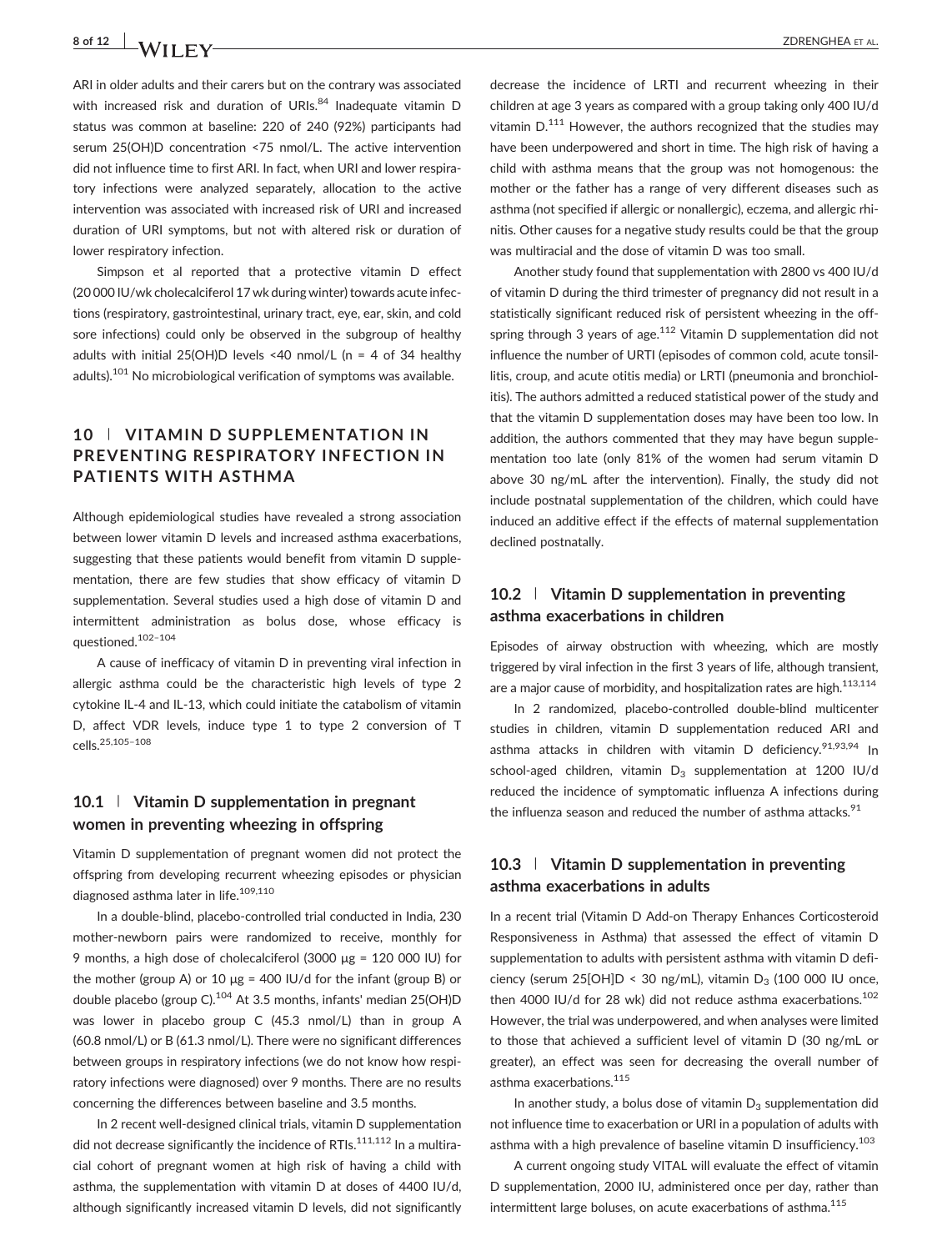## 11 | CONCLUSIONS

Vitamin D has been shown to increase the antiviral and anti‐inflammatory responses of airway epithelial cells during respiratory viral infections in vitro. There is definite evidence for an association between vitamin D deficiency and an incidence of pulmonary exacerbations in chronic airway diseases such as asthma. However, the results from clinical trials of vitamin D supplementation in preventing or ameliorating treating RTIs are inconsistent. The negative results could be due to underpowered studies, a lower dose of vitamin D, a high dose of vitamin D given at a large interval of time, dosing schedule, short follow‐up time, use of supplementation in subjects with normal 25(OH)D levels, self-reporting of the cold/infection, and, very frequent, the absence of a laboratory diagnostic of the viral infection.

Better‐designed clinical studies, using (i) cholecalciferol/vitamin  $D_3$ , (ii) given vitamin D in a daily rather than as intermittent high dose, (iii) for longer than 3 months, (iv) in placebo‐controlled homogenous large groups with deficient 25(OH)D levels, could confirm its efficiency in preventing viral infection and virus‐induced exacerbations of asthma. In addition, vitamin D could increase the efficacy of medications such as corticosteroids in preventing respiratory exacerbations of these diseases. More studies investigating the role of vitamin D deficiency in respiratory disease are eagerly anticipated.

#### ACKNOWLEDGEMENTS

This work was funded by the Wellcome Trust (grants 063717 and 083567/Z/07/Z for the Centre for Respiratory Infection); the Romanian Ministry of National Education, CNCS—UEFISCDI project number PN‐II‐ID‐PCE‐2012‐4‐0417 (L.A.S., M.T.Z., and C.B.); the British Medical Association and Rosetrees Trust Grant (H.M.); the European Research Council (FP7 Advanced Grant 233015, S.L.J.); the Medical Research Council Centre (grant no. G1000758, S.L.J.). A.B. was supported by the NIHR Respiratory Disease Biomedical Research Unit at the Royal Brompton and Harefield NHS Foundation Trust and Imperial College London.

The sponsors had no involvement in the study design, analysis and interpretation of data, the manuscript preparation and revision and the decision to submit the manuscript for publication.

#### CONFLICT OF INTEREST

S.L. Johnston has received consulting fees from GlaxoSmithKline, Chiesi, Boehringer Ingelheim, Novartis, Sanofi Pasteur, Centocor, Grünenthal, and Synairgen. S.L.J. is one of the authors on patents relating to the use of interferons in treatment of exacerbations of airway disease and holds share options in Synairgen, a company developing interferons for treatment of exacerbations of airway disease.

M.T. Zdrenghea, Heidi Makrinioti, Cristina Bagacean, A. Bush, and Luminita A. Stanciu have nothing to disclose.

#### REFERENCES

1. Kain K. Some clinical trials are driven by fashion, not science. BMJ. 2015;350:h288. doi: [10.1136/bmj.h288](http://dx.doi.org/10.1136/bmj.h288)

- 2. Theodoratou E, Tzoulaki I, Zgaga L, Ioannidis JP. Vitamin D and multiple health outcomes: umbrella review of systematic reviews and meta‐ analyses of observational studies and randomised trials. BMJ. 2014;348:g2035. doi: [10.1136/bmj.g2035](http://dx.doi.org/10.1136/bmj.g2035)
- 3. Jolliffe DA, Griffiths CJ, Martineau AR. Vitamin D in the prevention of acute respiratory infection: systematic review of clinical studies. J Steroid Biochem Mol Biol. 2013;136:321–329. doi: [10.1016/j.jsbmb.](http://dx.doi.org/10.1016/j.jsbmb.2012.11.017) [2012.11.017](http://dx.doi.org/10.1016/j.jsbmb.2012.11.017)
- 4. Allan GM, Arroll B. Prevention and treatment of the common cold: making sense of the evidence. CMAJ. 2014;186:190–199. doi: [10.1503/cmaj.121442](http://dx.doi.org/10.1503/cmaj.121442)
- 5. Bryson KJ, Nash AA, Norval M. Does vitamin D protect against respiratory viral infections? Epidemiol Infect. 2014;142:1789–1801. doi: [10.1017/S0950268814000193](http://dx.doi.org/10.1017/S0950268814000193)
- 6. Liu PT, Stenger S, Li H, et al. Toll‐like receptor triggering of a vitamin D‐mediated human antimicrobial response. Science. 2006; 311:1770–1773.
- 7. Ross AC, Manson JE, Abrams SA, et al. The 2011 report on dietary reference intakes for calcium and vitamin D from the Institute of Medicine: what clinicians need to know. J Clin Endocrinol Metab. 2011;96:53–58. doi: [10.1210/jc.2010-2704](http://dx.doi.org/10.1210/jc.2010-2704)
- 8. Rosen CJ, Abrams SA, Aloia JF, et al. IOM committee members respond to Endocrine Society vitamin D guideline. J Clin Endocrinol Metab. 2012;97:1146–1152. doi: [10.1210/jc.2011-2218](http://dx.doi.org/10.1210/jc.2011-2218)
- 9. Holick MF, Binkley NC, Bischoff‐Ferrari HA, et al. Evaluation, treatment, and prevention of vitamin D deficiency: an Endocrine Society clinical practice guideline. J Clin Endocrinol Metab. 2011; 96:1911–1930. doi: [10.1210/jc.2011-0385](http://dx.doi.org/10.1210/jc.2011-0385)
- 10. Chun RF, Peercy BE, Orwoll ES, Nielson CM, Adams JS, Hewison M. Vitamin D and DBP: the free hormone hypothesis revisited. J Steroid Biochem Mol Biol. 2014;144(Pt A):132–137. doi: [10.1016/j.jsbmb.](http://dx.doi.org/10.1016/j.jsbmb.2013.09.012) [2013.09.012](http://dx.doi.org/10.1016/j.jsbmb.2013.09.012)
- 11. Fritsche J, Mondal K, Ehrnsperger A, Andreesen R, Kreutz M. Regulation of 25‐hydroxyvitamin D3‐1 alpha‐hydroxylase and production of 1 alpha,25‐dihydroxyvitamin D3 by human dendritic cells. Blood. 2003;102:3314–3316. doi: [10.1182/blood-2002-11-3521](http://dx.doi.org/10.1182/blood-2002-11-3521)
- 12. Hansdottir S, Monick MM, Hinde SL, Lovan N, Look DC, Hunninghake GW. Respiratory epithelial cells convert inactive vitamin D to its active form: potential effects on host defense. J Immunol 2008; 181:7090‐7099. DOI: 181/10/7090 [pii]
- 13. Adams JS, Liu PT, Chun R, Modlin RL, Hewison M. Vitamin D in defense of the human immune response. Ann N Y Acad Sci. 2007;1117:94–105.
- 14. Prosser DE, Jones G. Enzymes involved in the activation and inactivation of vitamin D. Trends Biochem Sci. 2004;29:664–673.
- 15. Vieth R. Vitamin D supplementation, 25‐hydroxyvitamin D concentrations, and safety. Am J Clin Nutr. 1999;69:842–856.
- 16. Wagner D, Dias AG, Schnabl K, Van der Kwast T, Vieth R. Determination of 1,25‐dihydroxyvitamin D concentrations in human colon tissues and matched serum samples. Anticancer Res. 2012;32:259–263.
- 17. Matilainen JM, Malinen M, Turunen MM, Carlberg C, Vaisanen S. The number of vitamin D receptor binding sites defines the different vitamin D responsiveness of the CYP24 gene in malignant and normal mammary cells. J Biol Chem. 2010;285:24174–24183. doi: [10.1074/](http://dx.doi.org/10.1074/jbc.M110.124073) [jbc.M110.124073](http://dx.doi.org/10.1074/jbc.M110.124073)
- 18. Haussler MR, Jurutka PW, Mizwicki M, Norman AW. Vitamin D receptor (VDR)‐mediated actions of 1alpha,25(OH)(2)vitamin D(3): genomic and non‐genomic mechanisms. Best Pract Res Clin Endocrinol Metab. 2011;25:543–559. doi: [10.1016/j.beem.2011.05.010](http://dx.doi.org/10.1016/j.beem.2011.05.010)
- 19. Campbell MJ. Vitamin D and the RNA transcriptome: more than mRNA regulation. Front Physiol. 2014;5:181. doi: [10.3389/](http://dx.doi.org/10.3389/fphys.2014.00181) [fphys.2014.00181](http://dx.doi.org/10.3389/fphys.2014.00181)
- 20. Chen Y, Zhang J, Ge X, Du J, Deb DK, Li YC. Vitamin D receptor inhibits nuclear factor kappa B activation by interacting with IkappaB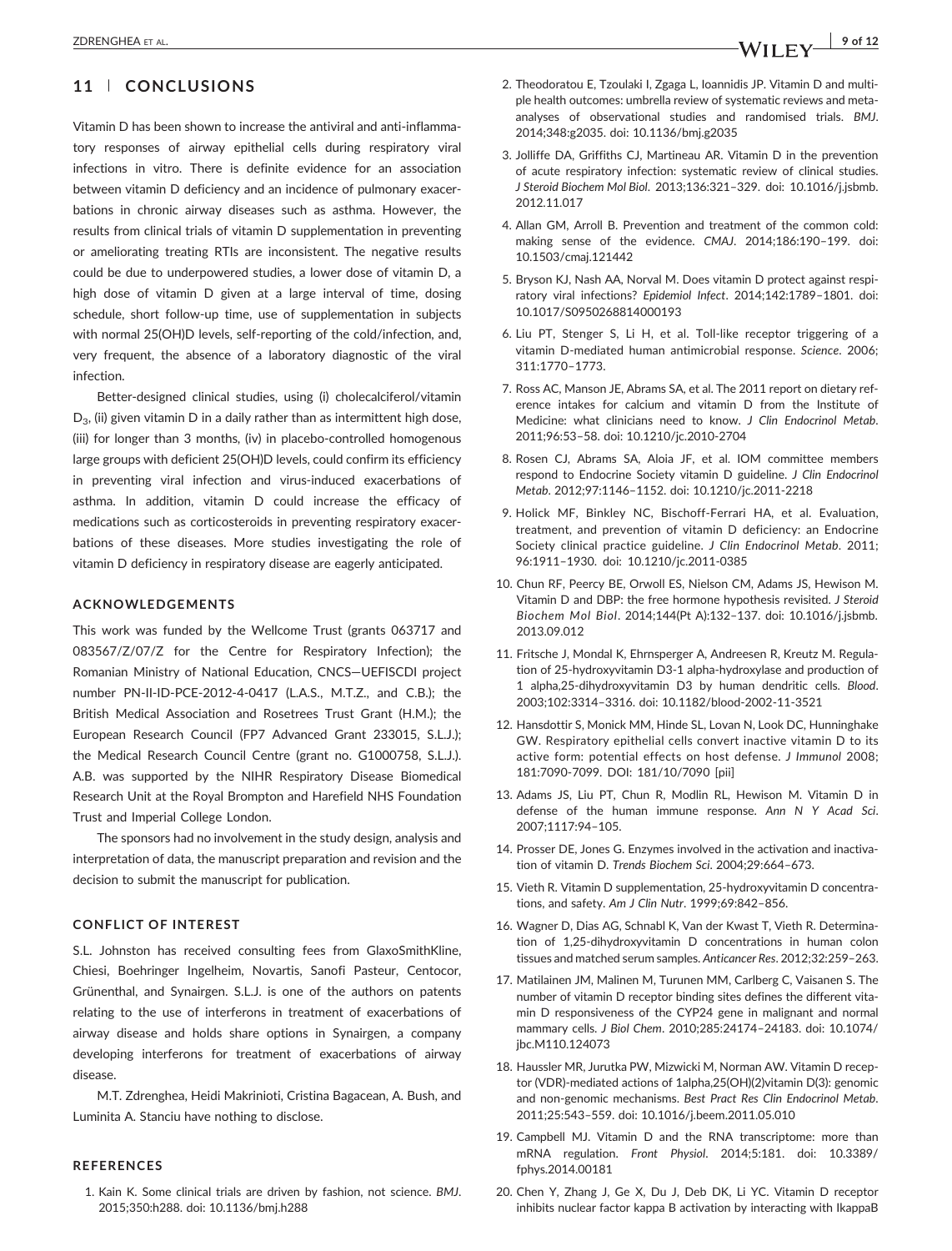# 10 of 12  $\overline{a}$  **14/11**  $\overline{a}$

kinase beta protein. J Biol Chem. 2013;288:19450–19458. doi: [10.1074/jbc.M113.467670](http://dx.doi.org/10.1074/jbc.M113.467670)

- 21. Lemire JM, Archer DC, Beck L, Spiegelberg HL. Immunosuppressive actions of 1,25-dihydroxyvitamin D<sub>3</sub>: preferential inhibition of Th1 functions. J Nutr. 1995;125:1704S–1708S.
- 22. Zhang Y, Leung DY, Richers BN, et al. Vitamin D inhibits monocyte/ macrophage proinflammatory cytokine production by targeting MAPK phosphatase‐1. J Immunol. 2012;188:2127–2135. doi: [10.4049/](http://dx.doi.org/10.4049/jimmunol.1102412) iimmunol.1102412
- 23. Jeffery LE, Burke F, Mura M, et al. 1,25-Dihydroxyvitamin  $D_3$  and IL-2 combine to inhibit T cell production of inflammatory cytokines and promote development of regulatory T cells expressing CTLA‐4 and FoxP3. J Immunol. 2009;183:5458–5467. doi: [10.4049/](http://dx.doi.org/10.4049/jimmunol.0803217) [jimmunol.0803217](http://dx.doi.org/10.4049/jimmunol.0803217)
- 24. Fawaz L, Mrad MF, Kazan JM, Sayegh S, Akika R, Khoury SJ. Comparative effect of  $25(OH)D_3$  and  $1,25(OH)2D_3$  on Th17 cell differentiation. Clin Immunol. 2016;166‐167:59–71. doi: [10.1016/j.](http://dx.doi.org/10.1016/j.clim.2016.02.011) [clim.2016.02.011](http://dx.doi.org/10.1016/j.clim.2016.02.011)
- 25. Schedel M, Jia Y, Michel S, et al. 1,25D<sub>3</sub> prevents CD8(+)Tc2 skewing and asthma development through VDR binding changes to the Cyp11a1 promoter. Nat Commun. 2016;7:10213. doi: [10.1038/](http://dx.doi.org/10.1038/ncomms10213) [ncomms10213](http://dx.doi.org/10.1038/ncomms10213)
- 26. Bock G, Prietl B, Mader JK, et al. The effect of vitamin D supplementation on peripheral regulatory T cells and beta cell function in healthy humans: a randomized controlled trial. Diabetes Metab Res Rev. 2011;27:942–945. doi: [10.1002/dmrr.1276](http://dx.doi.org/10.1002/dmrr.1276)
- 27. Allen AC, Kelly S, Basdeo SA, et al. A pilot study of the immunological effects of high-dose vitamin D in healthy volunteers. Mult Scler. 2012; 18:1797–1800. doi: [10.1177/1352458512442992](http://dx.doi.org/10.1177/1352458512442992)
- 28. Konijeti GG, Arora P, Boylan MR, et al. Vitamin D supplementation modulates T cell-mediated immunity in humans: results from a randomized control trial. J Clin Endocrinol Metab. 2016;101:533–538. doi: [10.1210/jc.2015-3599](http://dx.doi.org/10.1210/jc.2015-3599)
- 29. Hewison M. Vitamin D and immune function: autocrine, paracrine or endocrine? Scand J Clin Lab Invest Suppl. 2012;243:92-102. doi: [10.3109/00365513.2012.682862](http://dx.doi.org/10.3109/00365513.2012.682862)
- 30. Hansdottir S, Monick MM. Vitamin D effects on lung immunity and respiratory diseases. Vitam Horm. 2011;86:217–237. doi: [10.1016/](http://dx.doi.org/10.1016/B978-0-12-386960-9.00009-5) [B978-0-12-386960-9.00009-5](http://dx.doi.org/10.1016/B978-0-12-386960-9.00009-5)
- 31. Kho AT, Sharma S, Qiu W, et al. Vitamin D related genes in lung development and asthma pathogenesis. BMC Med Genomics. 2013;6:47. doi: [10.1186/1755-8794-6-47](http://dx.doi.org/10.1186/1755-8794-6-47)
- 32. Lowry MB, Guo C, Borregaard N, Gombart AF. Regulation of the human cathelicidin antimicrobial peptide gene by 1alpha,25‐ dihydroxyvitamin  $D_3$  in primary immune cells. J Steroid Biochem Mol Biol. 2014;143:183–191. doi: [10.1016/j.jsbmb.2014.02.004](http://dx.doi.org/10.1016/j.jsbmb.2014.02.004)
- 33. Tripathi S, Tecle T, Verma A, Crouch E, White M, Hartshorn KL. The human cathelicidin LL‐37 inhibits influenza A viruses through a mechanism distinct from that of surfactant protein D or defensins. J Gen Virol. 2013;94:40–49. doi: [10.1099/vir.0.045013-0](http://dx.doi.org/10.1099/vir.0.045013-0)
- 34. Currie SM, Findlay EG, McHugh BJ, et al. The human cathelicidin LL‐37 has antiviral activity against respiratory syncytial virus. PLoS One. 2013;8:e73659. doi: [10.1371/journal.pone.0073659](http://dx.doi.org/10.1371/journal.pone.0073659)
- 35. Mansbach JM, Piedra PA, Borregaard N, et al. Serum cathelicidin level is associated with viral etiology and severity of bronchiolitis. J Allergy Clin Immunol. 2012;130:1007–1008 e1001. doi: [10.1016/j.](http://dx.doi.org/10.1016/j.jaci.2012.07.044) iaci.2012.07.044
- 36. Proud D, Sanders SP, Wiehler S. Human rhinovirus infection induces airway epithelial cell production of human beta‐defensin 2 both in vitro and in vivo. J Immunol. 2004;172:4637–4645.
- 37. Kota S, Sabbah A, Chang TH, et al. Role of human beta‐defensin‐2 during tumor necrosis factor‐alpha/NF‐kappaB‐mediated innate antiviral response against human respiratory syncytial virus. J Biol Chem. 2008;283:22417–22429. doi: [10.1074/jbc.M710415200](http://dx.doi.org/10.1074/jbc.M710415200)
- 38. Hansdottir S, Monick MM, Lovan N, Powers L, Gerke A, Hunninghake GW. Vitamin D decreases respiratory syncytial virus induction of NF‐ kappaB‐linked chemokines and cytokines in airway epithelium while maintaining the antiviral state. J Immunol. 2010;184:965–974. doi: [10.4049/jimmunol.0902840](http://dx.doi.org/10.4049/jimmunol.0902840)
- 39. Khare D, Godbole NM, Pawar SD, et al. Calcitriol [1, 25[OH]2 D<sub>3</sub>] preand post-treatment suppresses inflammatory response to influenza A (H1N1) infection in human lung A549 epithelial cells. Eur J Nutr. 2013;52:1405–1415. doi: [10.1007/s00394-012-0449-7](http://dx.doi.org/10.1007/s00394-012-0449-7)
- 40. Brockman‐Schneider RA, Pickles RJ, Gern JE. Effects of vitamin D on airway epithelial cell morphology and rhinovirus replication. PLoS One. 2014;9:e86755. doi: [10.1371/journal.pone.0086755](http://dx.doi.org/10.1371/journal.pone.0086755)
- 41. Nanzer AM, Chambers ES, Ryanna K, et al. Enhanced production of IL‐ 17A in patients with severe asthma is inhibited by 1alpha,25‐ dihydroxyvitamin D3 in a glucocorticoid-independent fashion. J Allergy Clin Immunol. 2013;132:297–304 e293. doi: [10.1016/j.](http://dx.doi.org/10.1016/j.jaci.2013.03.037) [jaci.2013.03.037](http://dx.doi.org/10.1016/j.jaci.2013.03.037)
- 42. Monlezun DJ, Bittner EA, Christopher KB, Camargo CA, Quraishi SA. Vitamin D status and acute respiratory infection: cross sectional results from the United States National Health and Nutrition Examination Survey, 2001‐2006. Nutrients. 2015;7:1933–1944. doi: [10.3390/](http://dx.doi.org/10.3390/nu7031933) [nu7031933](http://dx.doi.org/10.3390/nu7031933)
- 43. Walker VP, Modlin RL. The vitamin D connection to pediatric infections and immune function. Pediatr Res. 2009;65:106R–113R. doi: [10.1203/PDR.0b013e31819dba91](http://dx.doi.org/10.1203/PDR.0b013e31819dba91)
- 44. Camargo CA Jr, Ingham T, Wickens K, et al. Cord‐blood 25‐ hydroxyvitamin D levels and risk of respiratory infection, wheezing, and asthma. Pediatrics. 2011;127:e180–e187. doi: [10.1542/peds.](http://dx.doi.org/10.1542/peds.2010-0442) [2010-0442](http://dx.doi.org/10.1542/peds.2010-0442)
- 45. Belderbos ME, Houben ML, Wilbrink B, et al. Cord blood vitamin D deficiency is associated with respiratory syncytial virus bronchiolitis. Pediatrics. 2011;127:e1513–e1520. doi: [10.1542/peds.2010-3054](http://dx.doi.org/10.1542/peds.2010-3054)
- 46. Morales E, Romieu I, Guerra S, et al. Maternal vitamin D status in pregnancy and risk of lower respiratory tract infections, wheezing, and asthma in offspring. Epidemiology. 2012;23:64–71. doi: [10.1097/](http://dx.doi.org/10.1097/EDE.0b013e31823a44d3) [EDE.0b013e31823a44d3](http://dx.doi.org/10.1097/EDE.0b013e31823a44d3)
- 47. Magnus MC, Stene LC, Haberg SE, et al. Prospective study of maternal mid‐pregnancy 25‐hydroxyvitamin D level and early childhood respiratory disorders. Paediatr Perinat Epidemiol. 2013;27:532–541. doi: [10.1111/ppe.12080](http://dx.doi.org/10.1111/ppe.12080)
- 48. Science M, Maguire JL, Russell ML, Smieja M, Walter SD, Loeb M. Low serum 25‐hydroxyvitamin D level and risk of upper respiratory tract infection in children and adolescents. Clin Infect Dis. 2013; 57:392–397. doi: [10.1093/cid/cit289](http://dx.doi.org/10.1093/cid/cit289)
- 49. Sabetta JR, DePetrillo P, Cipriani RJ, Smardin J, Burns LA, Landry ML. Serum 25‐hydroxyvitamin d and the incidence of acute viral respiratory tract infections in healthy adults. PLoS One. 2010;5:e11088. doi: [10.1371/journal.pone.0011088](http://dx.doi.org/10.1371/journal.pone.0011088)
- 50. Berry DJ, Hesketh K, Power C, Hypponen E. Vitamin D status has a linear association with seasonal infections and lung function in British adults. Br J Nutr. 2011;106:1433–1440. doi: [10.1017/](http://dx.doi.org/10.1017/S0007114511001991) [S0007114511001991](http://dx.doi.org/10.1017/S0007114511001991)
- 51. He CS, Handzlik M, Fraser WD, et al. Influence of vitamin D status on respiratory infection incidence and immune function during 4 months of winter training in endurance sport athletes. Exerc Immunol Rev. 2013;19:86–101.
- 52. Johnston SL, Pattemore PK, Sanderson G, et al. Community study of role of viral infections in exacerbations of asthma in 9‐11 year old children. BMJ. 1995;310:1225–1229.
- 53. Chi A, Wildfire J, McLoughlin R, et al. Umbilical cord plasma 25‐ hydroxyvitamin D concentration and immune function at birth: the Urban Environment and Childhood Asthma study. Clin Exp Allergy. 2011;41:842–850. doi: [10.1111/j.1365-2222.2011.03712.x](http://dx.doi.org/10.1111/j.1365-2222.2011.03712.x)
- 54. Thorne-Lyman A, Fawzi WW. Vitamin D during pregnancy and maternal, neonatal and infant health outcomes: a systematic review and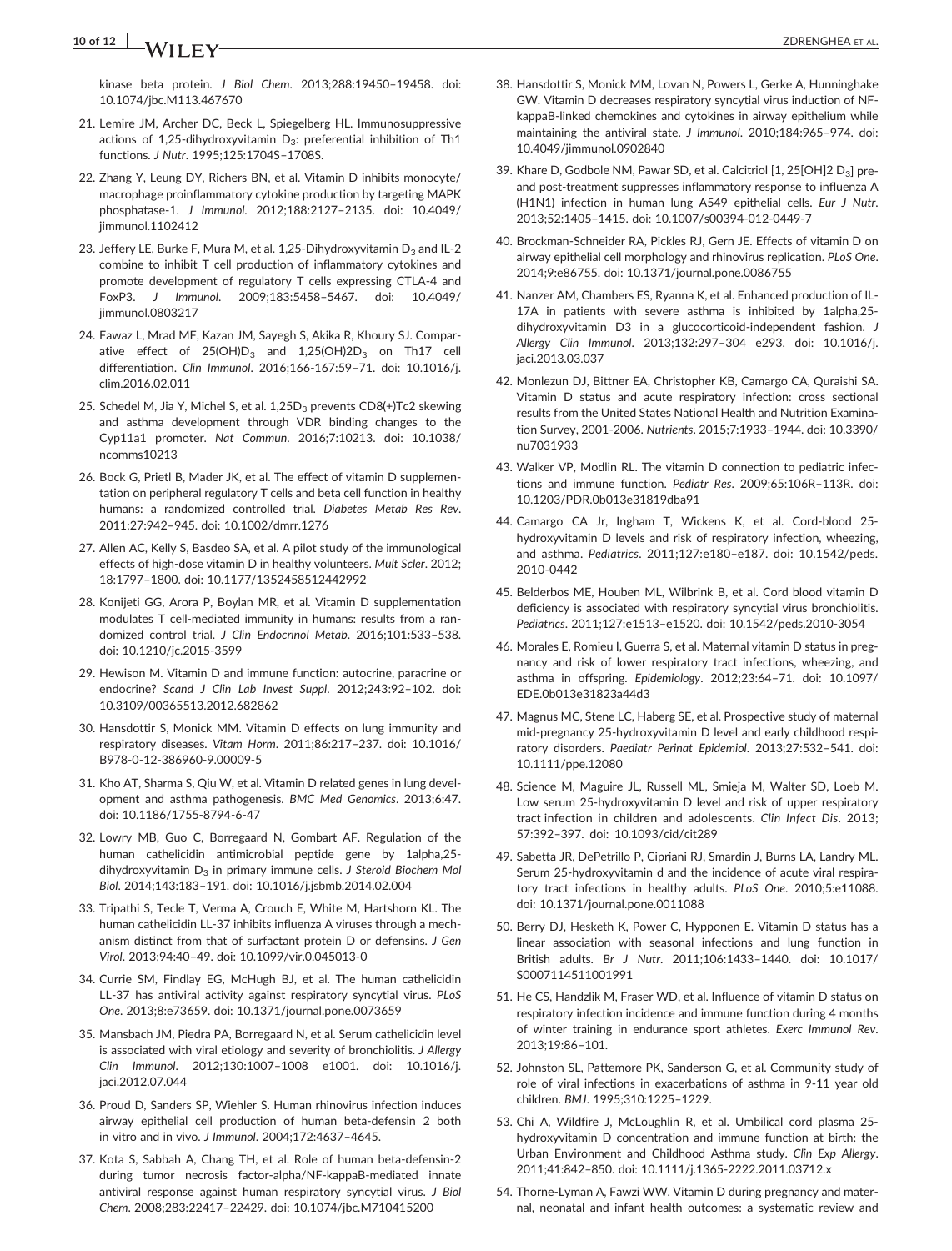meta‐analysis. Paediatr Perinat Epidemiol. 2012;26(Suppl 1):75–90. doi: [10.1111/j.1365-3016.2012.01283.x](http://dx.doi.org/10.1111/j.1365-3016.2012.01283.x)

- 55. Foong RE, Bosco A, Jones AC, et al. In utero vitamin D deficiency increases airway smooth muscle mass and impairs lung function. Am J Respir Cell Mol Biol. 2015. doi: [10.1165/rcmb.2014-0356OC](http://dx.doi.org/10.1165/rcmb.2014-0356OC)
- 56. Vasiliou JE, Lui S, Walker SA, et al. Vitamin D deficiency induces Th2 skewing and eosinophilia in neonatal allergic airways disease. Allergy. 2014;69:1380–1389. doi: [10.1111/All.12465](http://dx.doi.org/10.1111/All.12465)
- 57. Pike KC, Inskip HM, Robinson S, et al. Maternal late‐pregnancy serum 25‐hydroxyvitamin D in relation to childhood wheeze and atopic outcomes. Thorax. 2012;67:950–956. doi: [10.1136/thoraxjnl-2012-](http://dx.doi.org/10.1136/thoraxjnl-2012-201888) [201888](http://dx.doi.org/10.1136/thoraxjnl-2012-201888)
- 58. Hansen S, Maslova E, Strom M, et al. The long‐term programming effect of maternal 25‐hydroxyvitamin D in pregnancy on allergic airway disease and lung function in offspring after 20 to 25 years of follow‐up. J Allergy Clin Immunol. 2015. doi: [10.1016/j.jaci.2014.12.1924](http://dx.doi.org/10.1016/j.jaci.2014.12.1924)
- 59. Brehm JM, Celedon JC, Soto‐Quiros ME, et al. Serum vitamin D levels and markers of severity of childhood asthma in Costa Rica. Am J Respir Crit Care Med. 2009;179:765–771. doi: [10.1164/rccm.200808-](http://dx.doi.org/10.1164/rccm.200808-1361OC) [1361OC](http://dx.doi.org/10.1164/rccm.200808-1361OC)
- 60. Brehm JM, Schuemann B, Fuhlbrigge AL, et al. Serum vitamin D levels and severe asthma exacerbations in the Childhood Asthma Management Program study. J Allergy Clin Immunol. 2010;126:52–58 e55. doi: [10.1016/j.jaci.2010.03.043](http://dx.doi.org/10.1016/j.jaci.2010.03.043)
- 61. Gupta A, Sjoukes A, Richards D, et al. Relationship between serum vitamin D, disease severity, and airway remodeling in children with asthma. Am J Respir Crit Care Med. 2011;184:1342–1349. doi: [10.1164/rccm.201107-1239OC](http://dx.doi.org/10.1164/rccm.201107-1239OC)
- 62. Brehm JM, Acosta‐Perez E, Klei L, et al. Vitamin D insufficiency and severe asthma exacerbations in Puerto Rican children. Am J Respir Crit Care Med. 2012;186:140–146. doi: [10.1164/rccm.201203-0431OC](http://dx.doi.org/10.1164/rccm.201203-0431OC)
- 63. McNally JD, Sampson M, Matheson LA, Hutton B, Little J. Vitamin D receptor (VDR) polymorphisms and severe RSV bronchiolitis: a systematic review and meta‐analysis. Pediatr Pulmonol. 2014; 49:790–799. doi: [10.1002/Ppul.22877](http://dx.doi.org/10.1002/Ppul.22877)
- 64. Ginde AA, Mansbach JM, Camargo CA Jr. Association between serum 25-hydroxyvitamin D level and upper respiratory tract infection in the Third National Health and Nutrition Examination Survey. Arch Intern Med. 2009;169:384–390. doi: [10.1001/archinternmed.2008.560](http://dx.doi.org/10.1001/archinternmed.2008.560)
- 65. Sutherland ER, Goleva E, Jackson LP, Stevens AD, Leung DY. Vitamin D levels, lung function, and steroid response in adult asthma. Am J Respir Crit Care Med. 2010;181:699–704. doi: [10.1164/rccm.](http://dx.doi.org/10.1164/rccm.200911-1710OC) [200911-1710OC](http://dx.doi.org/10.1164/rccm.200911-1710OC)
- 66. Korn S, Hubner M, Jung M, Blettner M, Buhl R. Severe and uncontrolled adult asthma is associated with vitamin D insufficiency and deficiency. Respir Res. 2013;14:25. doi: [10.1186/1465-9921-14-25](http://dx.doi.org/10.1186/1465-9921-14-25)
- 67. Salas NM, Luo L, Harkins MS. Vitamin D deficiency and adult asthma exacerbations. J Asthma. 2014;51:950–955. doi: [10.3109/](http://dx.doi.org/10.3109/02770903.2014.930883) [02770903.2014.930883](http://dx.doi.org/10.3109/02770903.2014.930883)
- 68. Confino‐Cohen R, Brufman I, Goldberg A, Feldman BS. Vitamin D, asthma prevalence and asthma exacerbations: a large adult population‐based study. Allergy. 2014;69:1673–1680. doi: [10.1111/all.12508](http://dx.doi.org/10.1111/all.12508)
- 69. Columbo M, Panettieri RA Jr, Rohr AS. Asthma in the elderly: a study of the role of vitamin D. Allergy Asthma Clin Immunol. 2014;10:48. doi: [10.1186/1710-1492-10-48](http://dx.doi.org/10.1186/1710-1492-10-48)
- 70. Tsai CL, Delclos GL, Huang JS, Hanania NA, Camargo CA Jr. Age‐ related differences in asthma outcomes in the United States, 1988‐ 2006. Ann Allergy Asthma Immunol. 2013;110:240–246 e241. doi: [10.1016/j.anai.2013.01.002](http://dx.doi.org/10.1016/j.anai.2013.01.002)
- 71. Zittermann A, Ernst JB, Gummert JF, Borgermann J. Vitamin D supplementation, body weight and human serum 25‐hydroxyvitamin D response: a systematic review. Eur J Nutr. 2014;53. doi: [10.1007/](http://dx.doi.org/10.1007/s00394-013-0634-3) [s00394-013-0634-3](http://dx.doi.org/10.1007/s00394-013-0634-3)
- 72. Zittermann A, Pilz S, Hoffmann H, Marz W. Vitamin D and airway infections: a European perspective. Eur J Med Res. 2016;21:14. doi: [10.1186/s40001-016-0208-y](http://dx.doi.org/10.1186/s40001-016-0208-y)
- 73. Heaney RP, Recker RR, Grote J, Horst RL, Armas LA. Vitamin D(3) is more potent than vitamin D(2) in humans. J Clin Endocrinol Metab. 2011;96:E447–E452. doi: [10.1210/jc.2010-2230](http://dx.doi.org/10.1210/jc.2010-2230)
- 74. Bischoff‐Ferrari HA, Dawson‐Hughes B, Stocklin E, et al. Oral supplementation with  $25(OH)D_3$  versus vitamin  $D_3$ : effects on  $25(OH)D_3$ levels, lower extremity function, blood pressure, and markers of innate immunity. J Bone Miner Res. 2012;27:160–169. doi: [10.1002/](http://dx.doi.org/10.1002/jbmr.551) [jbmr.551](http://dx.doi.org/10.1002/jbmr.551)
- 75. Houghton LA, Vieth R. The case against ergocalciferol (vitamin  $D_2$ ) as a vitamin supplement. Am J Clin Nutr. 2006;84:694–697.
- 76. Biancuzzo RM, Clarke N, Reitz RE, Travison TG, Holick MF. Serum concentrations of 1,25-dihydroxyvitamin  $D_2$  and 1,25dihydroxyvitamin  $D_3$  in response to vitamin  $D_2$  and vitamin  $D_3$  supplementation. J Clin Endocrinol Metab. 2013;98:973–979. doi: [10.1210/](http://dx.doi.org/10.1210/jc.2012-2114) [jc.2012-2114](http://dx.doi.org/10.1210/jc.2012-2114)
- 77. Bacchetta J, Zaritsky JJ, Sea JL, et al. Suppression of iron‐regulatory hepcidin by vitamin D. J Am Soc Nephrol. 2014;25:564–572. doi: [10.1681/ASN.2013040355](http://dx.doi.org/10.1681/ASN.2013040355)
- 78. Bhan I, Camargo CA Jr, Wenger J, et al. Circulating levels of 25‐ hydroxyvitamin D and human cathelicidin in healthy adults. J Allergy Clin Immunol. 2011;127:1302–1304 e1301. doi: [10.1016/j.jaci.2010.12.1097](http://dx.doi.org/10.1016/j.jaci.2010.12.1097)
- 79. Cannell JJ, Zasloff M, Garland CF, Scragg R, Giovannucci E. On the epidemiology of influenza. Virol J. 2008;5:29. doi: [10.1186/1743-](http://dx.doi.org/10.1186/1743-422X-5-29) [422X-5-29](http://dx.doi.org/10.1186/1743-422X-5-29)
- 80. Holick MF. Vitamin D status: measurement, interpretation, and clinical application. Ann Epidemiol 2009;19:73‐78. DOI: S1047‐2797 (08)00002‐1 [pii]. doi: [10.1016/j.annepidem.2007.12.001](http://dx.doi.org/10.1016/j.annepidem.2007.12.001)
- 81. Lappe JM, Heaney RP, Why randomized controlled trials of calcium and vitamin D sometimes fail. Dermatoendocrinol. 2012;4:95–100. doi: [10.4161/derm.19833](http://dx.doi.org/10.4161/derm.19833)
- 82. Hollis BW, Wagner CL. Clinical review: the role of the parent compound vitamin D with respect to metabolism and function: why clinical dose intervals can affect clinical outcomes. J Clin Endocrinol Metab. 2013;98:4619–4628. doi: [10.1210/jc.2013-2653](http://dx.doi.org/10.1210/jc.2013-2653)
- 83. Murdoch DR, Slow S, Chambers ST, et al. Effect of vitamin  $D_3$  supplementation on upper respiratory tract infections in healthy adults: the VIDARIS randomized controlled trial. JAMA. 2012;308:1333–1339. doi: [10.1001/jama.2012.12505](http://dx.doi.org/10.1001/jama.2012.12505)
- 84. Martineau AR, Hanifa Y, Witt KD, et al. Double‐blind randomised controlled trial of vitamin  $D_3$  supplementation for the prevention of acute respiratory infection in older adults and their carers (ViDiFlu). Thorax. 2015. doi: [10.1136/thoraxjnl-2015-206996](http://dx.doi.org/10.1136/thoraxjnl-2015-206996)
- 85. Weiss ST, Litonjua AA. Vitamin D dosing for infectious and immune disorders. Thorax. 2015. doi: [10.1136/thoraxjnl-2015-207334](http://dx.doi.org/10.1136/thoraxjnl-2015-207334)
- 86. Bergman P, Lindh AU, Bjorkhem‐Bergman L, Lindh JD. Vitamin D and respiratory tract infections: a systematic review and meta‐analysis of randomized controlled trials. PLoS One. 2013;8:e65835. doi: [10.1371/journal.pone.0065835](http://dx.doi.org/10.1371/journal.pone.0065835)
- 87. Kearns MD, Binongo JN, Watson D, et al. The effect of a single, large bolus of vitamin D in healthy adults over the winter and following year: a randomized, double‐blind, placebo‐controlled trial. Eur J Clin Nutr. 2015;69:193–197. doi: [10.1038/ejcn.2014.209](http://dx.doi.org/10.1038/ejcn.2014.209)
- 88. Kimball S, Vieth R, Dosch HM, et al. Cholecalciferol plus calcium suppresses abnormal PBMC reactivity in patients with multiple sclerosis. J Clin Endocrinol Metab. 2011;96:2826–2834. doi: [10.1210/jc.2011-0325](http://dx.doi.org/10.1210/jc.2011-0325)
- 89. Grant CC, Kaur S, Waymouth E, et al. Reduced primary care respiratory infection visits following pregnancy and infancy vitamin D supplementation: a randomised controlled trial. Acta Paediatr. 2015;104:396–404. doi: [10.1111/apa.12819](http://dx.doi.org/10.1111/apa.12819)
- 90. Fried DA, Rhyu J, Odato K, Blunt H, Karagas MR, Gilbert‐Diamond D. Maternal and cord blood vitamin D status and childhood infection and